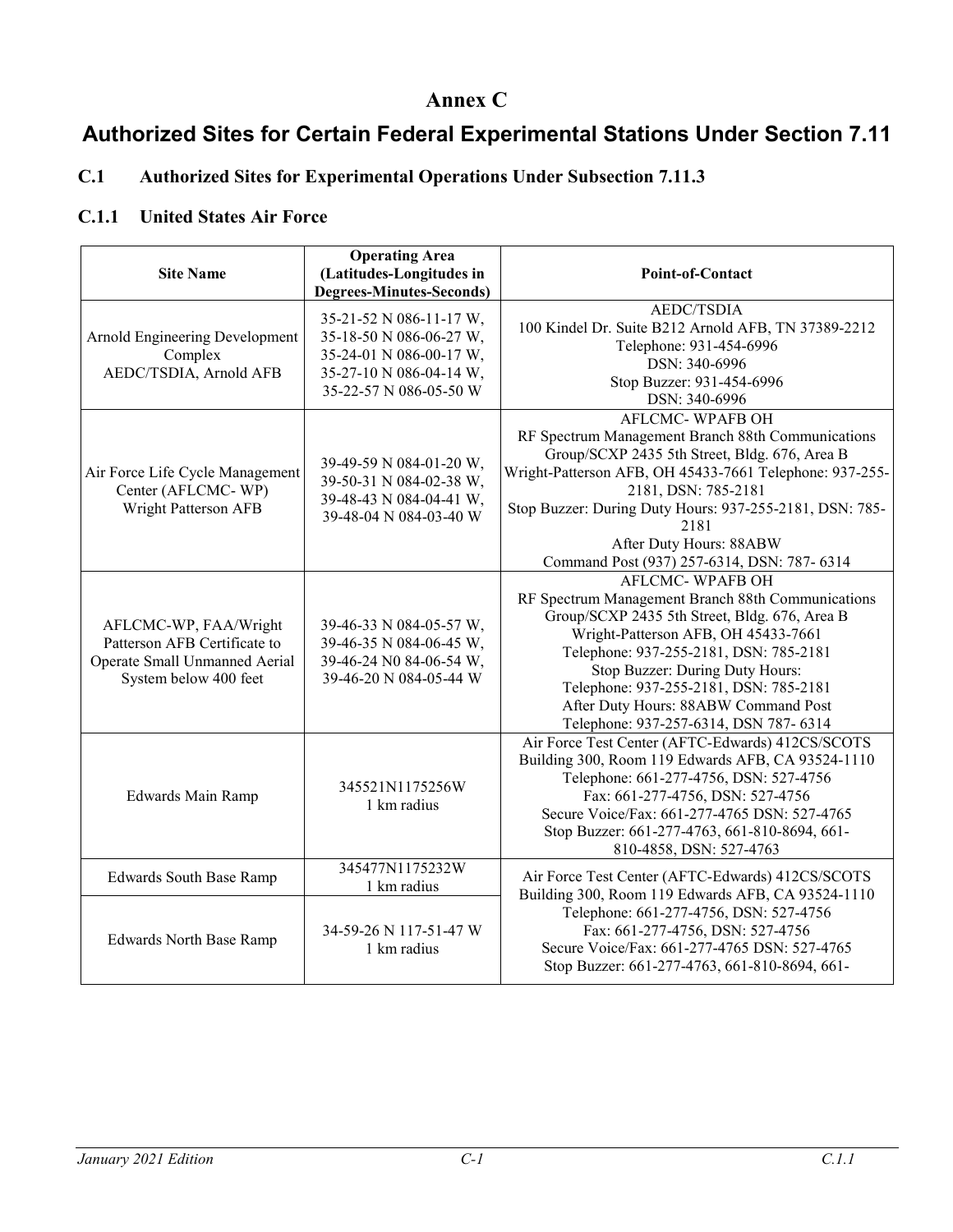|                                                                |                                                                                                                                                                                                                     | 810-4858, DSN: 527-4763                                                                                                                  |
|----------------------------------------------------------------|---------------------------------------------------------------------------------------------------------------------------------------------------------------------------------------------------------------------|------------------------------------------------------------------------------------------------------------------------------------------|
| Air Force Flight Test Center,<br>Edwards                       | 37-10-00 N 119-20-00 W,<br>37-10-00 N 117-20-00 W,<br>35-40-00 N 115-30-00 W,<br>34-30-00 N 116-50-00 W,<br>34-30-00 N 118-20-00 W                                                                                  |                                                                                                                                          |
| <b>Site Name</b>                                               | <b>Operating Area</b><br>(Latitudes-Longitudes in<br><b>Degrees-Minutes-Seconds)</b>                                                                                                                                | Point-of-Contact                                                                                                                         |
| Air Force Civil Engineering Center<br>(AFCEC), Tyndall AFB, FL | 30-01-47 N 085-32-30 W,<br>30-01-15 N 085-30-00 W,<br>30-01-00 N 085-27-00 W,<br>29-59-00 N 085-36-30 W,<br>29-56-00 N 085-33-00 W,<br>29-54-00 N 085-27-00 W,<br>29-55-45 N 085-41-30 W,<br>29-44-50 N 085-31-00 W | Air Force Civil Engineering Center (AFCEC) Tyndall AFB,<br>FL 32401-6001<br><b>Tyndall ISM</b><br>Telephone: 850-283-4764, DSN: 523-4764 |
| Eglin Range Site D-3 Cape San<br><b>Blas</b>                   | 29-39-44 N 085-20-48 W,<br>29-40-32 N 085-20-01 W,<br>29-41-50 N 085-20-10 W,<br>29-41-08 N 085-20-23 W,<br>29-41-59 N 085-21-13 W,<br>29-40-41 N 085-21-58 W,<br>29-40-12 N 085-21-26 W                            |                                                                                                                                          |
| <b>Eglin Land Ranges</b>                                       |                                                                                                                                                                                                                     | DOD Gulf Area Frequency Coordinator (GAFC) 95 CS/SCXF                                                                                    |
| Field 10                                                       | 30-30-34 N 086-57-25 W<br>2.15 km radius                                                                                                                                                                            | 201 W. Eglin Blvd, Ste. 207 Eglin AFB, FL 32542-6829<br>Normal Duty hours: 850-883-7535, DSN: 875-7535,<br>After Hours: 850-496-1867     |
| Field 16                                                       | 30-37-31 N 086-44-37 W<br>2.75 km radius                                                                                                                                                                            | Stop Buzzer: 850-883 7535                                                                                                                |
| B-70 Complex                                                   | 30-37-26 N 086-37-25 W<br>30-30-23 N 086-34-11 W<br>30-26-30 N 086-50-05 W<br>30-33-58 N 086-52-55 W                                                                                                                |                                                                                                                                          |
| Duke Field                                                     | 30-38-57 N 086-31-22 W<br>2.25 km radius                                                                                                                                                                            |                                                                                                                                          |
| Field 1 Complex                                                | 30-41-32 N 086-28-00 W<br>30-40-18 N 086-23-48 W<br>30-33-50 N 086-26-54 W<br>30-33-49 N 086-29-31 W                                                                                                                |                                                                                                                                          |
| C" Range Complex                                               | 30-42-12 N 086-23-02 W<br>30-42-30 N 086-15-20 W<br>30-39-34 N 086-12-44 W<br>30-34-12 N 086-09-53 W<br>30-30-35 N 086-17-25 W<br>30-33-51 N 086-23-36 W                                                            |                                                                                                                                          |
| Eglin Main Base                                                | 30-29004 N 086-30-38 W<br>1.5 km radius                                                                                                                                                                             |                                                                                                                                          |
| Hurlburt Field                                                 | 30-25-28 N 086-40-30 W<br>0.4 km radius                                                                                                                                                                             |                                                                                                                                          |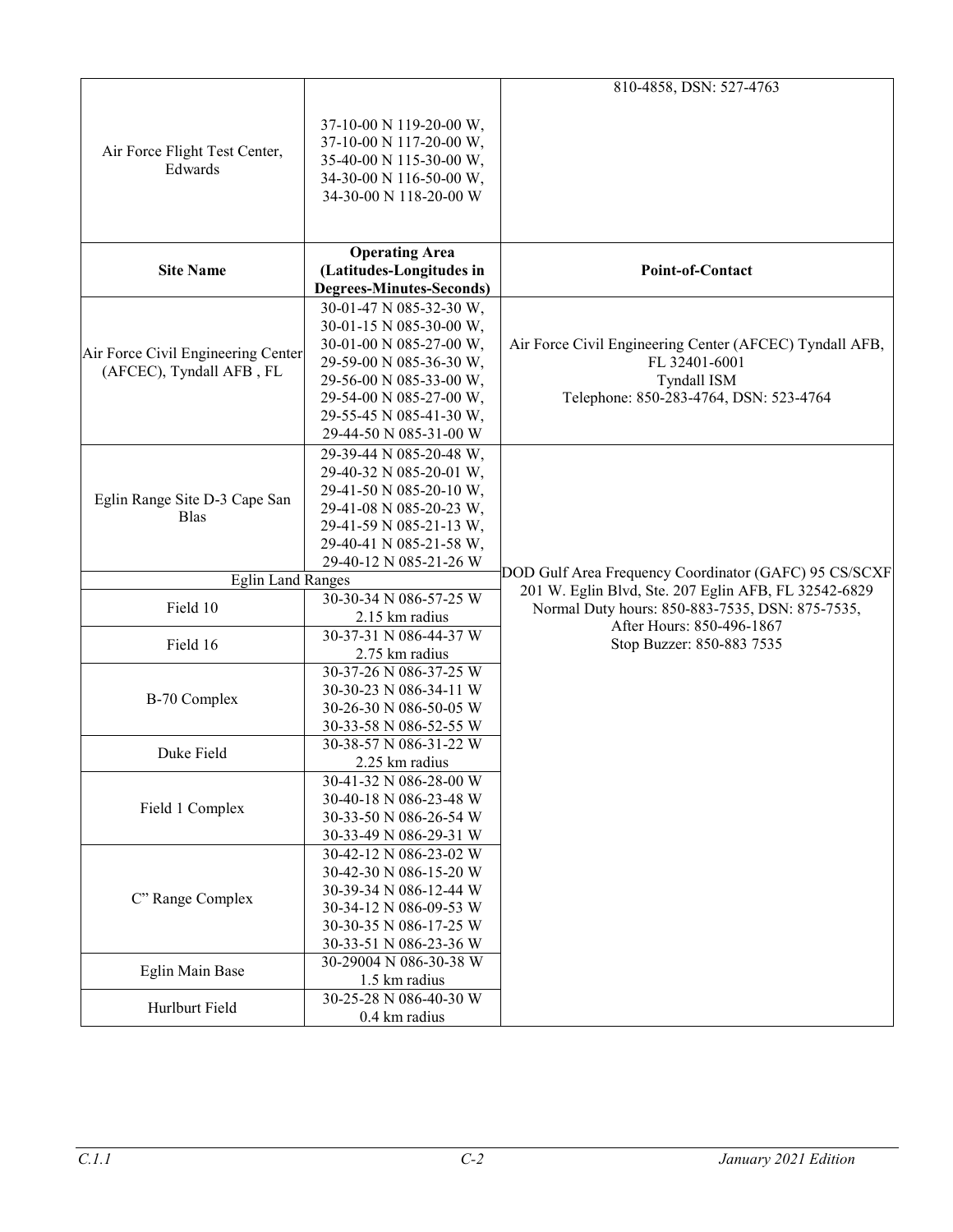| <b>Site Name</b>                                         | <b>Operating Area</b><br>(Latitudes-Longitudes in                                                                                                                                                                                                                                                                                                                                                                                                                                                                                                                                                                                                                                                                                                                                                                                                                                                                                                                                                                                                                                                                           | Point-of-Contact                                                                                                                                                                                                                                                     |
|----------------------------------------------------------|-----------------------------------------------------------------------------------------------------------------------------------------------------------------------------------------------------------------------------------------------------------------------------------------------------------------------------------------------------------------------------------------------------------------------------------------------------------------------------------------------------------------------------------------------------------------------------------------------------------------------------------------------------------------------------------------------------------------------------------------------------------------------------------------------------------------------------------------------------------------------------------------------------------------------------------------------------------------------------------------------------------------------------------------------------------------------------------------------------------------------------|----------------------------------------------------------------------------------------------------------------------------------------------------------------------------------------------------------------------------------------------------------------------|
| <b>Eglin Land Range</b>                                  | <b>Degrees-Minutes-Seconds)</b><br>30-28-14 N 086-34-41 W,<br>30-26-56 N 086-34-38 W,<br>30-26-57 N 086-32-10 W,<br>30-27-48 N 086-29-19 W,<br>30-28-58 N 086-28-39 W,<br>30-30-20 N 086-30-45 W,<br>30-32-37 N 086-30-48 W,<br>30-32-32 N 086-25-05 W,<br>30-27-56 N 086-23-40 W,<br>30-30-56 N 086-14-54 W,<br>30-32-22 N 086-07-30 W,<br>30-33-41 N 086-06-33 W,<br>30-37-22 N 086-07-11 W,<br>30-37-45 N 086-11-29 W,<br>30-44-34 N 086-15-35 W,<br>30-42-17 N 086-23-31 W,<br>30-40-51 N 086-36-00 W,<br>30-39-36 N 086-44-47 W,<br>30-31-24 N 086-58-25 W,<br>30-28-29 N 086-56-08 W,<br>30-28-13 N 086-53-59 W,<br>30-25-47 N 086-48-20 W,<br>30-25-02 N 086-48-20 W,<br>30-24-55 N 086-42-51 W,<br>30-24-06 N 086-42-52 W,<br>30-24-10 N 086-44-03 W,<br>30-24-03 N 086-45-26 W,<br>30-23-19 N 086-51-07 W,<br>30-22-49 N 086-51-07 W,<br>30-24-05 N 086-38-00 W,<br>30-24-37 N 086-41-03 W,<br>30-26-29 N 086-40-01 W,<br>30-26-44 N 086-39-35 W,<br>30-28-21 N 086-39-41 W,<br>30-23-33 N 086-34-43 W,<br>30-23-03 N 086-30-50 W,<br>30-23-27 N 086-30-57 W,<br>30-23-45 N 086-32-02 W,<br>30-23-48 N 086-34-40 W | DOD Gulf Area Frequency Coordinator (GAFC) 5 CS/SCXF<br>201 W. Eglin Blvd, Ste. 207 Eglin AFB, FL 32542-6829<br>Normal Duty hours:<br>Telephone: 850-883-7535, DSN: 875-7535,<br>After Hours:<br>Telephone: 850-496-1867, DSN: 872-3523<br>Stop Buzzer: 850-883 7535 |
| AFLCMC-Hanscom                                           | 42-27-30 N 071-16-12 W<br>1 km radius                                                                                                                                                                                                                                                                                                                                                                                                                                                                                                                                                                                                                                                                                                                                                                                                                                                                                                                                                                                                                                                                                       | AFLCMC-Hanscom 66 ABG/SCOI<br>30 Hamilton Street<br>Hanscom AFB, MA 01731-1621 Telephone: 781-225-2628,<br>DSN: 478-2628<br>Alternate: 781-225-6020, DSN: 845-6020 Stop<br>Stop Buzzer: 781-225-2628 or 781-225-6020                                                 |
| Space and Missile Systems Center,<br>Huntington Beach CA | 33-45-17 N 118-02-30 W,<br>33-44-13 N 118-01-28 W,<br>33-45-17 N 118-01-28 W,<br>33-44-13 N 118-02-30 W                                                                                                                                                                                                                                                                                                                                                                                                                                                                                                                                                                                                                                                                                                                                                                                                                                                                                                                                                                                                                     | Space and Missile Systems Center (SMC) SMC/ENCS, Los<br>Angeles AFB<br>483 N. Aviation Blvd.<br>El Segundo, CA 90245-2808<br>Telephone: 310-653-1428, DSN: 633-1428<br>Stop Buzzer: 310-653-1428, DSN: 633-1428                                                      |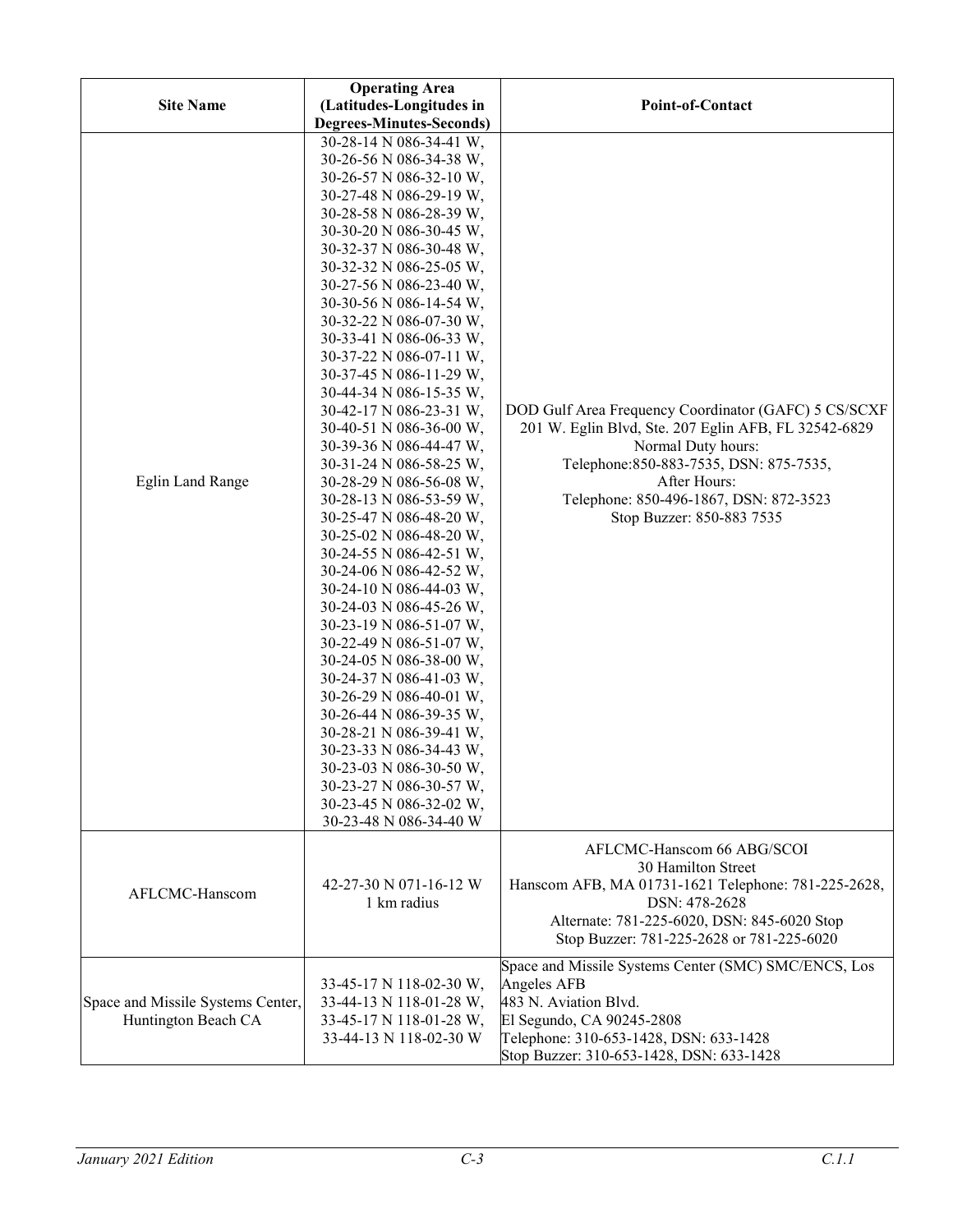| <b>Site Name</b>                   | <b>Operating Area</b><br>(Latitudes-Longitudes in<br><b>Degrees-Minutes-Seconds)</b> | Point-of-Contact                                                                                               |
|------------------------------------|--------------------------------------------------------------------------------------|----------------------------------------------------------------------------------------------------------------|
| Santa Rosa Island Test Sites       |                                                                                      |                                                                                                                |
|                                    | 30-23-05 N 086-50-21 W                                                               |                                                                                                                |
| Test Site A-17                     | 0.15 km radius                                                                       |                                                                                                                |
| Test Site A-15                     | 30-23-17 N 086-48-22 W                                                               |                                                                                                                |
|                                    | $0.5$ km radius                                                                      |                                                                                                                |
| Test Site A-13B                    | 30-23-29 N 086-46-03 W                                                               |                                                                                                                |
|                                    | 0.3 km radius<br>30-23-36 N 086-45-31 W                                              |                                                                                                                |
| Test Site A-13                     | 0.3 km radius                                                                        |                                                                                                                |
| Test Site A-11B                    | 30-23-51 N 086-42-44 W                                                               |                                                                                                                |
|                                    | 0.3 km radius                                                                        |                                                                                                                |
| Test Site A-10                     | 30-23-52 N 086-42-00 W                                                               |                                                                                                                |
|                                    | 0.4 km radius                                                                        | DOD Gulf Area Frequency Coordinator (GAFC) 95 CS/SCXF                                                          |
| Test Site A-7                      | 30-23-17 N 086-48-22 W                                                               | 201 W. Eglin Blvd, Ste 207 Eglin AFB, FL 32542-6829                                                            |
|                                    | 0.5 km radius<br>$30-05-09 \text{ N}$ 088-01-30 W,                                   | Normal Duty hours: 850-883-7535, DSN: 875-7535,                                                                |
|                                    | 28-51-22 N 088-01-30 W,                                                              | After Hours: 850-496-1867                                                                                      |
| Eglin Water Test Area W-155        | 28-30-22 N 086-40-00 W,                                                              | Stop Buzzer: 850-883 7535                                                                                      |
|                                    | 30-20-16 N 086-47-60 W                                                               |                                                                                                                |
|                                    | 29-32-31 N 085-00-00 W,                                                              |                                                                                                                |
|                                    | 29-42-35 N 084-40-00 W,                                                              |                                                                                                                |
| Eglin Water Range W-470            | 28-56-00 N 083-31-00 W,                                                              |                                                                                                                |
|                                    | 28-05-00 N 083-31-00 W,                                                              |                                                                                                                |
|                                    | 28-02-23 N 085-00-00 W                                                               |                                                                                                                |
|                                    | 30-20-16 N 086-47-60 W,                                                              |                                                                                                                |
|                                    | 30-12-11 N 086-00-00 W,                                                              |                                                                                                                |
| Eglin Water Range W-151            | 29-32-31 N 085-00-00 W,                                                              |                                                                                                                |
|                                    | 28-02-23 N 085-00-00 W,<br>28-30-22 N 086-40-00 W                                    |                                                                                                                |
|                                    |                                                                                      | Space and Missile Systems Center (SMC) SMC/ENCS, Los                                                           |
|                                    | 33-55-51 N 118 23 46 W,                                                              | Angeles AFB                                                                                                    |
| Space and Missile Systems Center,  | 33-53-14 N 118-23-46 W,                                                              | 483 N. Aviation Blvd.                                                                                          |
| Los Angeles AFB CA                 | 33-53-14 N 118-21-40 W,                                                              | El Segundo, CA 90245-2808                                                                                      |
|                                    | 33-55-55 N 118-21-40 W                                                               | Telephone: 310-653-1428, DSN: 633-1428                                                                         |
|                                    |                                                                                      | Stop Buzzer: 310-653-1428, DSN: 633-1428                                                                       |
|                                    |                                                                                      |                                                                                                                |
|                                    | 35-03-26 N 106-36-26 W,<br>35-03-27 N 106-33-36 W,                                   | Air Force Research Laboratory/Phillips Research Site<br>3550 Aberdeen Avenue, S.E. Kirtland AFB, NM 87117-5776 |
| Air Force Research                 | 35-02-43 N 106-33-35 W,                                                              | Telephone: 505-853-4313, DSN: 263-4313                                                                         |
| Laboratory/Phillips Research Site, | 35-01-43 N 106-27-32 W,                                                              | After Hours 505-249-8892                                                                                       |
| Kirtland AFB, NM                   | 34-56-55 N 106-25-06 W,                                                              | Fax: 505-846-7364, DSN: 246-7364                                                                               |
|                                    | 34-56-52 N 106-34-07 W                                                               | Stop Buzzer: 505-853-4313                                                                                      |
|                                    |                                                                                      |                                                                                                                |
|                                    | 38-43-00 N 118-11-55 W,                                                              |                                                                                                                |
|                                    | 38-40-00 N 118-05-22 W,<br>38-40-00 N 118-00-05 W,                                   |                                                                                                                |
| Fallon Gabbs South MOA             | 38-56-00 N 117-23-05 W,                                                              | Nevada Area Frequency Coordinator (ACC) 99 CS/NAFC                                                             |
|                                    | 39-10-00 N 117-23-05 W,                                                              | 5870 Devlin Drive                                                                                              |
|                                    | 38-43-00 N 118-02-05 W                                                               | Nellis AFB, NV 89191-7075                                                                                      |
|                                    | 40-06-00 N 117-58-35 W,                                                              | Telephone: 702-679-0607 DSN: 679-0607                                                                          |
|                                    | 40-08-00 N 118-15-01 W,                                                              | Stop Buzzer: 702-652-3417 DSN: 683-3417                                                                        |
| Fallon Carson MOA                  | 39-57-00 N 118-38-07 W,                                                              |                                                                                                                |
|                                    | 39-51-00 N 118-38-07 W,                                                              |                                                                                                                |
|                                    | 40-01-00 N 118-15-07 W                                                               |                                                                                                                |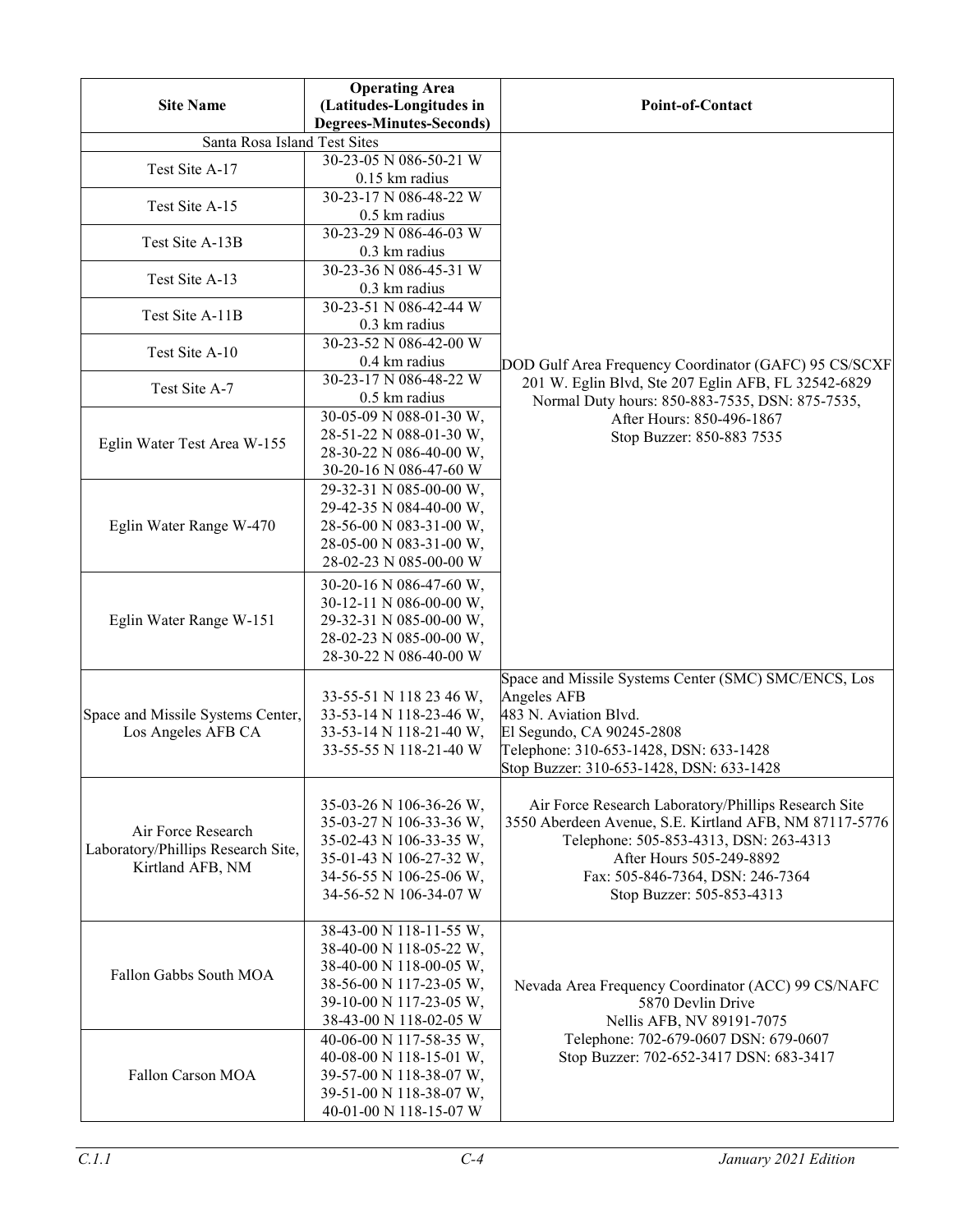| <b>Site Name</b>                            | <b>Operating Area</b><br>(Latitudes-Longitudes in<br><b>Degrees-Minutes-Seconds)</b>                                                                                                                                                                                      | Point-of-Contact                                                                                                                                                                                                                       |
|---------------------------------------------|---------------------------------------------------------------------------------------------------------------------------------------------------------------------------------------------------------------------------------------------------------------------------|----------------------------------------------------------------------------------------------------------------------------------------------------------------------------------------------------------------------------------------|
| Fallon Gabbs Central MOA                    | 39-06-09 N 118-34-02 W,<br>38-58-00 N 118-43-30W,<br>39-43-00 N 118-11-55 W,<br>38-43-00 N 118-02-05 W,<br>39-10-00 N 117-23-05 W                                                                                                                                         |                                                                                                                                                                                                                                        |
| Fallon Gabbs MOA                            | 39-06-08 N 118-33-62 W,<br>39-10-00 N 117-23-05 W,<br>39-55-00 N 117-26-05 W,<br>40-06-00 N 117-48-05 W,<br>40-06-00 N 117-57-55 W,<br>40-01-00 N 118-15-07 W,<br>39-51-00 N 118-38-07 W,<br>39-45-88 N 118-38-34 W,<br>39-25-00 N 118-25-57 W,<br>39-17-00 N 118-21-07 W | Nevada Area Frequency Coordinator (ACC) 99 CS/NAFC<br>5870 Devlin Drive<br>Nellis AFB, NV 89191-7075<br>Telephone: 702-679-0607 DSN: 679-0607<br>Stop Buzzer: 702-652-3417 DSN: 683-3417                                               |
| NTTR Operational Areas                      | 37-53-00 N 117-06-00 W,<br>38-15-00 N 116-18-00 W<br>38-14-00 N 115-00-00 W,<br>37-53-00 N 113-37-00 W<br>36-43-00 N 114-34-00 W,<br>36-24-00 N 115-20-00 W<br>36-40-00 N 116-27-00 W,<br>37-25-00 N 117-07-00 W                                                          |                                                                                                                                                                                                                                        |
| <b>UTTR</b> and Dugway                      | 40-33-45 N 113-54-02 W,<br>40-36-08 N 113-02-10 W,<br>39-56-26 N 113-45-28 W,<br>40-06-38 N 112-50-10 W                                                                                                                                                                   | NAFC: Nevada Area Frequency Coordinator (ACC) 99<br>CS/NAFC<br>5870 Devlin Drive<br>Nellis AFB, NV 89191-7075<br>Telephone: 702-679-0607 DSN: 679-0607<br>Stop Buzzer: 702-652-3417 DSN: 683-3417                                      |
| Patrick AFB                                 | 28-14-23 N 080-36-26 W<br>1 km radius                                                                                                                                                                                                                                     | DoD Eastern Area Frequency Coordinator Office (EAFC)<br>14820 Samuel C Phillips Pkwy Cape Canaveral AFS, FL<br>Telephone: 321-853-8426 (Duty Hours) DSN (467)<br>Stop Buzzer: 321-853-8426 (24 hours) E-Mail:<br>45sw.dodeafc@usaf.mil |
| Cape Canaveral Air Force Station<br>Florida | 28-28-05 N 080-34-04 W<br>7 km radius                                                                                                                                                                                                                                     | DoD Eastern Area Frequency Coordinator Office (EAFC)<br>14820 Samuel C Phillips Pkwy Cape Canaveral AFS, FL<br>Telephone: 321-853-8426 (Duty hours) DSN (467)<br>Stop Buzzer: 321-853-8426 (24 hours) Email:<br>45sw.dodeafc@us.af.mil |
| Air Force Civil Engineering<br>Center       | 30-01-47 N 085-32-30 W,<br>30-01-15 N 085-30-00 W,                                                                                                                                                                                                                        | Air Force Civil Engineering Center (AFCEC)<br>Tyndall AFB, FL 32401-6001                                                                                                                                                               |
| (AFCEC), Tyndall AFB, FL                    | 30-01-00 N 085-27-00 W,<br>29-59-00 N 085-36-30 W,<br>29-56-00 N 085-33-00 W,<br>29-54-00 N 085-27-00 W,<br>29-55-45 N 085-41-30 W,<br>29-44-50 N 085-31-00 W                                                                                                             | Tyndall ISM<br>Telephone: 850-283-4764<br>DSN: 523-4764                                                                                                                                                                                |
| 96th Test Group, High Speed<br>Track        | 33-01-35 N 106-10-11 W,<br>33-01-35 N 106-09-01 W,<br>32-52-50 N 106-08-15 W,<br>32-52-50 N 106-09-20 W                                                                                                                                                                   | 746th Test Squadron Mr. Eric Hendren 746 TS/TGGN<br>1644 Vandergrift Road Holloman AFB, NM 88330<br>Eric.hendren@us.af.mil<br>Telephone: 575-679-1941, DSN: 349-1941                                                                   |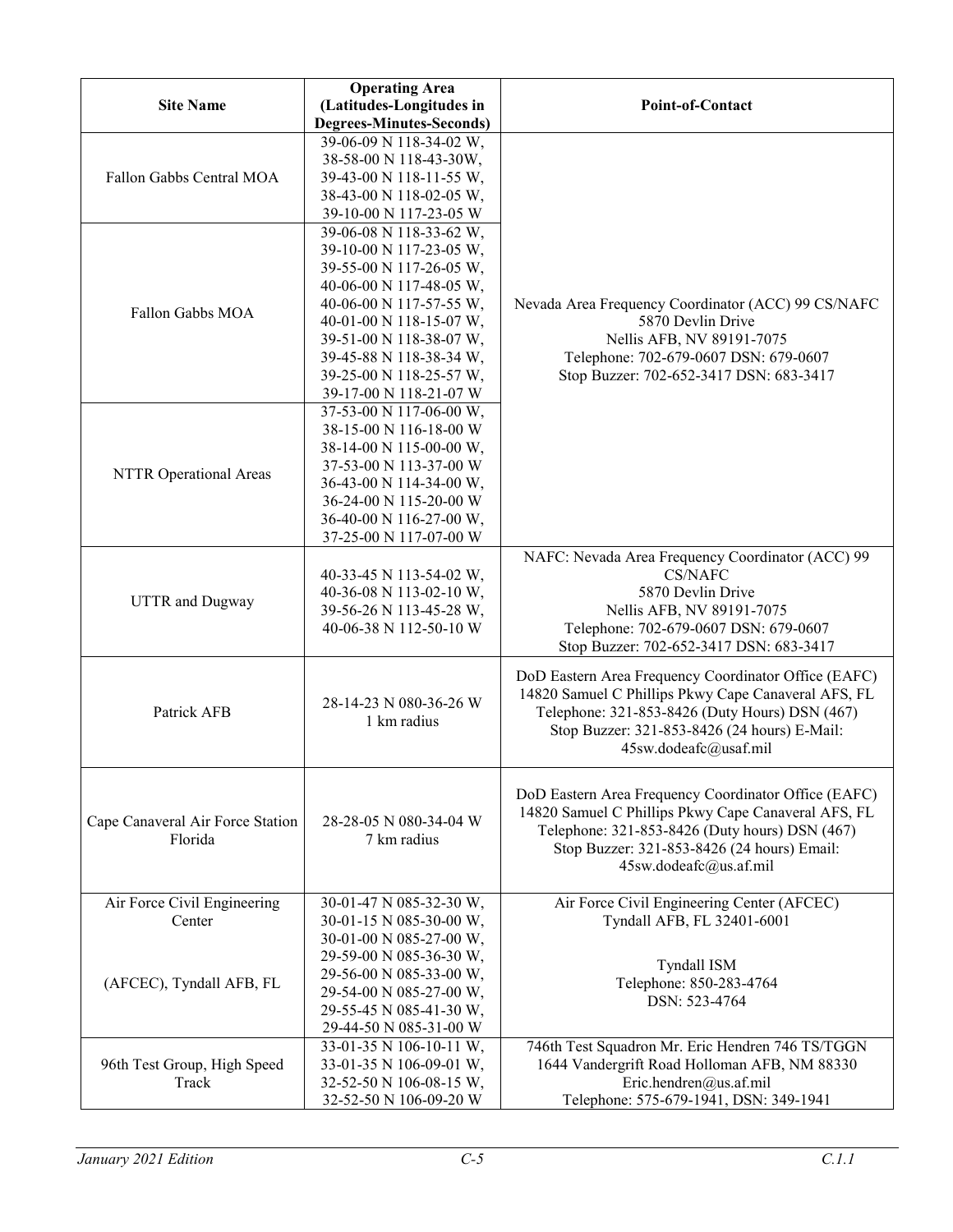| 96th Test Group, Small Antenna<br><b>Test Range</b>                                                           | 32-53-30 N 106-04-59 W<br>5 km radius                                                                                                                                                                                                                                     | 746th Test Squadron Mr. Eric Hendren 746 TS/TGGTN<br>1644 Vandergrift Road Holloman AFB, NM 88330<br>Eric.hendren@us.af.mil<br>Telephone: 575-679-1941; DSN: 349-1941<br>Stop Buzzer: 575-442-0047, 575-430-6413<br>Mr. James Manns 746 TS/TGGTN<br>1644 Vandergrift Road Holloman AFB, NM 88330<br>James.manns.2@us.af.mil<br>Telephone: 575-679-1707; DSN: 349-1707<br>Stop Buzzer: 575-442-0047, 575-430-6413 |
|---------------------------------------------------------------------------------------------------------------|---------------------------------------------------------------------------------------------------------------------------------------------------------------------------------------------------------------------------------------------------------------------------|------------------------------------------------------------------------------------------------------------------------------------------------------------------------------------------------------------------------------------------------------------------------------------------------------------------------------------------------------------------------------------------------------------------|
| Air Force Research Laboratory,<br>Rome Research Site, NY                                                      | 43-12-46 N 075-27-22 W<br>3 km radius                                                                                                                                                                                                                                     | Air Force Research Laboratory (ARFL) 26 Electronic<br>Parkway, Suite W2 Rome, New York 13441-4514 Telephone:<br>315-330-4586<br>DSN: 587-4586<br>Stop Buzzer: 315-330-4586                                                                                                                                                                                                                                       |
| Air Force Research Laboratory,<br>Stockbridge Test Site, NY Small<br>Unmanned Aerial System Below<br>400 Feet | 42-59-28 N 075-35-58 W<br>3 km radius                                                                                                                                                                                                                                     | Air Force Research Laboratory (ARFL) 26 Electronic<br>Parkway, Suite W2 Rome, New York 13441-4514<br>Telephone: 315-330-4586, DSN: 587-4586<br>Stop Buzzer: 315-330-4586                                                                                                                                                                                                                                         |
| Air Force Research Laboratory,<br>Newport Site, NY                                                            | 43-08-49 N 075-02-40 W<br>3 km radius                                                                                                                                                                                                                                     | Air Force Research Laboratory (ARFL) 26 Electronic<br>Parkway, Suite W2 Rome, New York 13441-4514<br>Telephone: 315-330-4586, DSN: 587-4586<br>Stop Buzzer: 315-330-4586                                                                                                                                                                                                                                         |
| Western Space and Missle Center<br>(WSMS), Vandenberg AFB                                                     | 34-54-37 N 120-40-01 W,<br>34-49-40 N 120-32-51 W,<br>34-27-00 N 120-25-19 W,<br>34-26-55 N 120-28-17 W,<br>34-33-51 N 120-37-59 W,<br>34-42-13 N 120-35-56 W,<br>34-45-24 N 120-38-02 W,<br>34-51-21 N 120-36-28 W                                                       | Western Space and Missile Center (WSMS) Vandenberg<br>AFB, CA 93437-6021 Telephone: 805-605-3660, DSN: 275-<br>3660<br>E-mail: 30scs.scorf@us.af.mil Stop Buzzer: 805-606-9247                                                                                                                                                                                                                                   |
| Joint Pacific Alaska Range<br>Complex (JPARC)                                                                 | 65-00-00 N 146-43-43 W,<br>65-00-00 N 143-00-00 W,<br>64-00-00 N 144-00-00 W,<br>64-00-00 N 143-00-00 W,<br>63-37-00 N 144-13-00 W,<br>63-37-00 N 145-33-00 W,<br>63-30-00 N 145-54-00 W,<br>63-30-00 N 148-16-46 W,<br>63-58-00-N 148-00-00 W,<br>64-22-28 N 147-58-09 W | Combined Headquarters ANR-ALCOM (CHQ ANR-<br>ALCOM)<br>J64 Joint Base Elmendorf-Richardson, AK 99506-2101<br>Telephone: 907-552-8223<br>Fax: 907-552-6965<br>Stop Buzzer:<br>907-337-3125 (Primary)<br>907-377-2322 (Secondary)                                                                                                                                                                                  |
| Playas Training and Research<br>Center (PTRC)                                                                 | 31-55-01 N 108-32-02 W<br>5 km radius                                                                                                                                                                                                                                     | HQ Air Combat Command/A6OF<br>180 Benedict Ave, Bldg. 558<br>JB Langley-Eustis, VA 23665-1993<br>Telephone: 757-764-5715 or 757-574-3704<br>Stop Buzzer: 757-764-5715 (Primary) or 757-574-3704<br>(Alternate)                                                                                                                                                                                                   |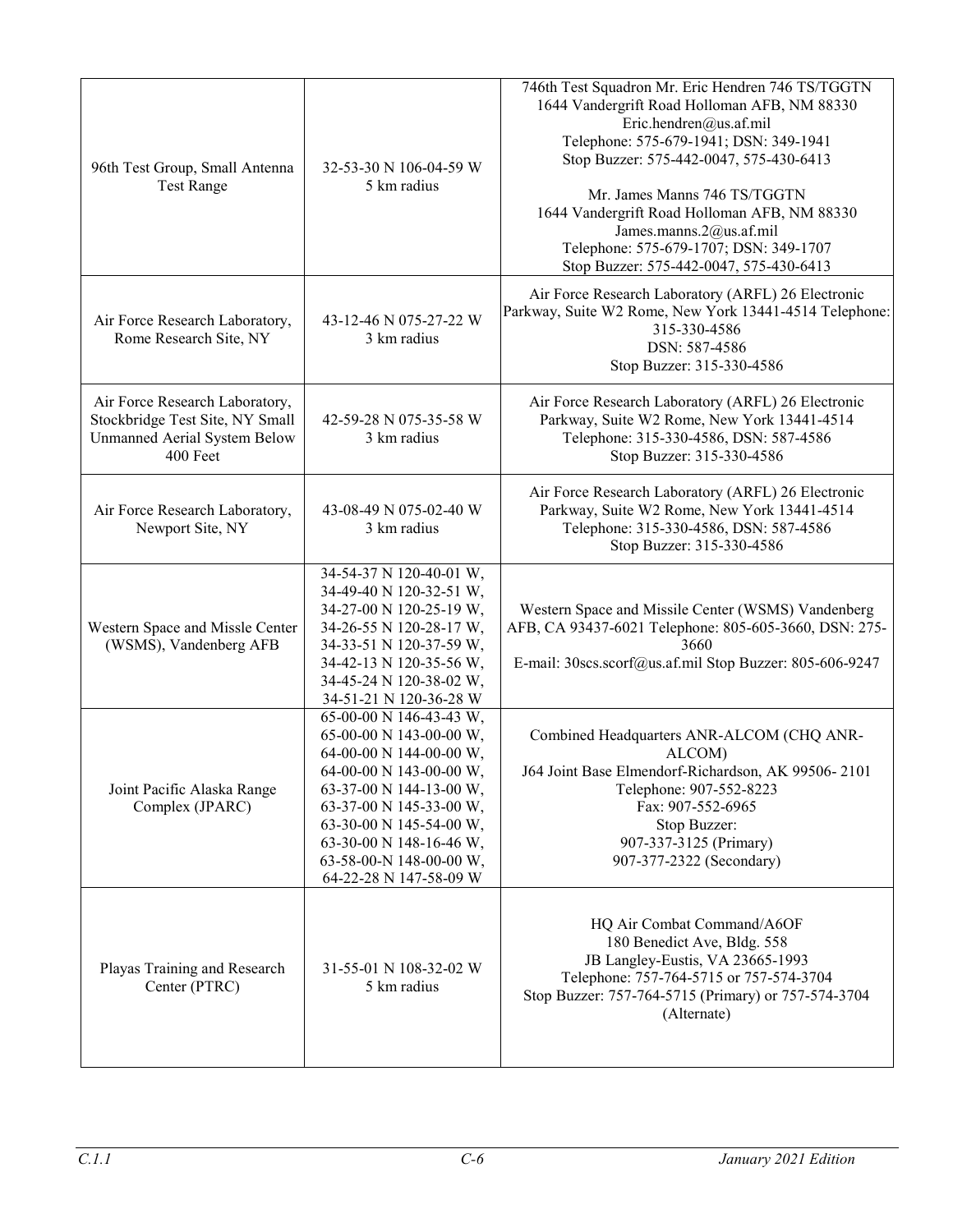## **C.1.2 United States Army**

|                                                                         | <b>Operating Area (Latitudes-</b>                                                                                                                                                                                        |                                                                                                                                                                                                                                                                               |
|-------------------------------------------------------------------------|--------------------------------------------------------------------------------------------------------------------------------------------------------------------------------------------------------------------------|-------------------------------------------------------------------------------------------------------------------------------------------------------------------------------------------------------------------------------------------------------------------------------|
| <b>Site Name</b>                                                        | <b>Longitudes in Degrees-</b>                                                                                                                                                                                            | Point-of-Contact                                                                                                                                                                                                                                                              |
|                                                                         | <b>Minutes-Seconds)</b>                                                                                                                                                                                                  |                                                                                                                                                                                                                                                                               |
|                                                                         | 40-01-40 N 074-26-29 W                                                                                                                                                                                                   |                                                                                                                                                                                                                                                                               |
|                                                                         | 5 km radius (Test Area 1)                                                                                                                                                                                                |                                                                                                                                                                                                                                                                               |
| Fort Dix/Lakehurst                                                      | 39-57-34 N 074-24-19 W                                                                                                                                                                                                   | CERDEC Ground Activity 385 Hockamick Rd.<br>Cookstown NJ, 08511                                                                                                                                                                                                               |
|                                                                         | 4 km radius (Test Area 2)                                                                                                                                                                                                | Stop Buzzer: 848-667-0913                                                                                                                                                                                                                                                     |
|                                                                         | 40-01-34 N 074-25-21 W                                                                                                                                                                                                   |                                                                                                                                                                                                                                                                               |
|                                                                         | 4 km radius (Test Area 3)                                                                                                                                                                                                |                                                                                                                                                                                                                                                                               |
| Picatinny Arsenal NJ                                                    | 40-56-51 N 074-32-38 W<br>3 km radius                                                                                                                                                                                    | Army Frequency Management Office US&P ATTN: AFMO<br>US&P<br>2350 Stanley Road, Suite 32<br>JBSA Ft. Sam Houston, TX 78234-2720                                                                                                                                                |
|                                                                         |                                                                                                                                                                                                                          | Stop Buzzer: 210-221-2050/0454/2820 DSN: 471                                                                                                                                                                                                                                  |
| Aberdeen Proving Ground                                                 | 39-27-22 N 076-05-60 W<br>4 km radius (Test Area 1)<br>39-27-10 N 076-08-51 W<br>4 km radius (Test Area 2)<br>39-25-46 N 076-10-03 W<br>4 km radius (Test Area 3)<br>39-21-44 N 076-17-11 W<br>4 km radius (Test Area 4) | 2050/0454/2820<br>Aberdeen Test Center 400 Colleran Rd.<br>Aberdeen Proving Ground, MD 21005<br>Stop Buzzer: 410-278-0551, DSN: 298-0551                                                                                                                                      |
| Army Research Laboratory (ARL)<br>- Aldelphi Laboratory Center<br>(ALC) | 39-02-10 N 076-57-20 W<br>1 km radius                                                                                                                                                                                    | Army Research Laboratory (ARL) - Adelphi Laboratory<br>Center (ALC), ARL-ALC, ATTN: Frequency Coordinator,<br>2800 Powder Mill Road, Adelphi, MD 20783-1138<br>Stop Buzzer: 301-394-2533, DSN: 290-2533                                                                       |
| Army Aviation and Missile<br>Command, Redstone Arsenal                  | 34-37-00 N 086-39-00 W<br>6 km radius                                                                                                                                                                                    | Army Aviation and Missile Command ATTN: AMRDEC<br>FMO, Bldg. 5400<br>Redstone Arsenal, AL 35898<br>Stop Buzzer: 256-876-1688, DSN: 746-1688                                                                                                                                   |
| White Sands Missile Range 1                                             | 34-20-50 N 106-46-00 W,<br>34-20-50 N 106-09-30 W,<br>32-24-00 N 106-09-00 W,<br>32-21-30 N 106-30-00 W,<br>32-52-00 N 106-45-00 W                                                                                       | Whites Sands Missile Range<br>DoD Area Frequency Coordinator ATTN SAIS-AOS-W<br>White Sands Missile Range, NM 88002-5526 Stop Buzzer:<br>Primary 505-678-5417/3402 DSN: 258-5417/3402<br>Alternate 1: 575-678-1193 DSN: 258-1193<br>Atlernate 2: 575-678-0123 DSN: 258-0123   |
| White Sands Missile Range 2                                             | 32-40-00 N 106-00-00 W,<br>32-32-30 N 105-32-30 W,<br>32-00-00 N 105-57-30 W,<br>32-00-00 N 106-17-30 W,<br>32-05-00 N 106-17-30 W,<br>32-05-00 N 106-35-00 W,<br>32-20-00 N 106-35-00 W,<br>32-20-00 N 106-05-00 W      | Whites Sands Missile Range<br>DoD Area Frequency Coordinator ATTN SAIS-AOS-W<br>White Sands Missile Range, NM 88002-5526 Stop Buzzer:<br>Primary 505-678-5417/3402 DSN: 258-5417/3402<br>Alternate 1: 575-678-3311, DSN: 258-3311<br>Atlernate 2: 575-678-1193, DSN: 258-1193 |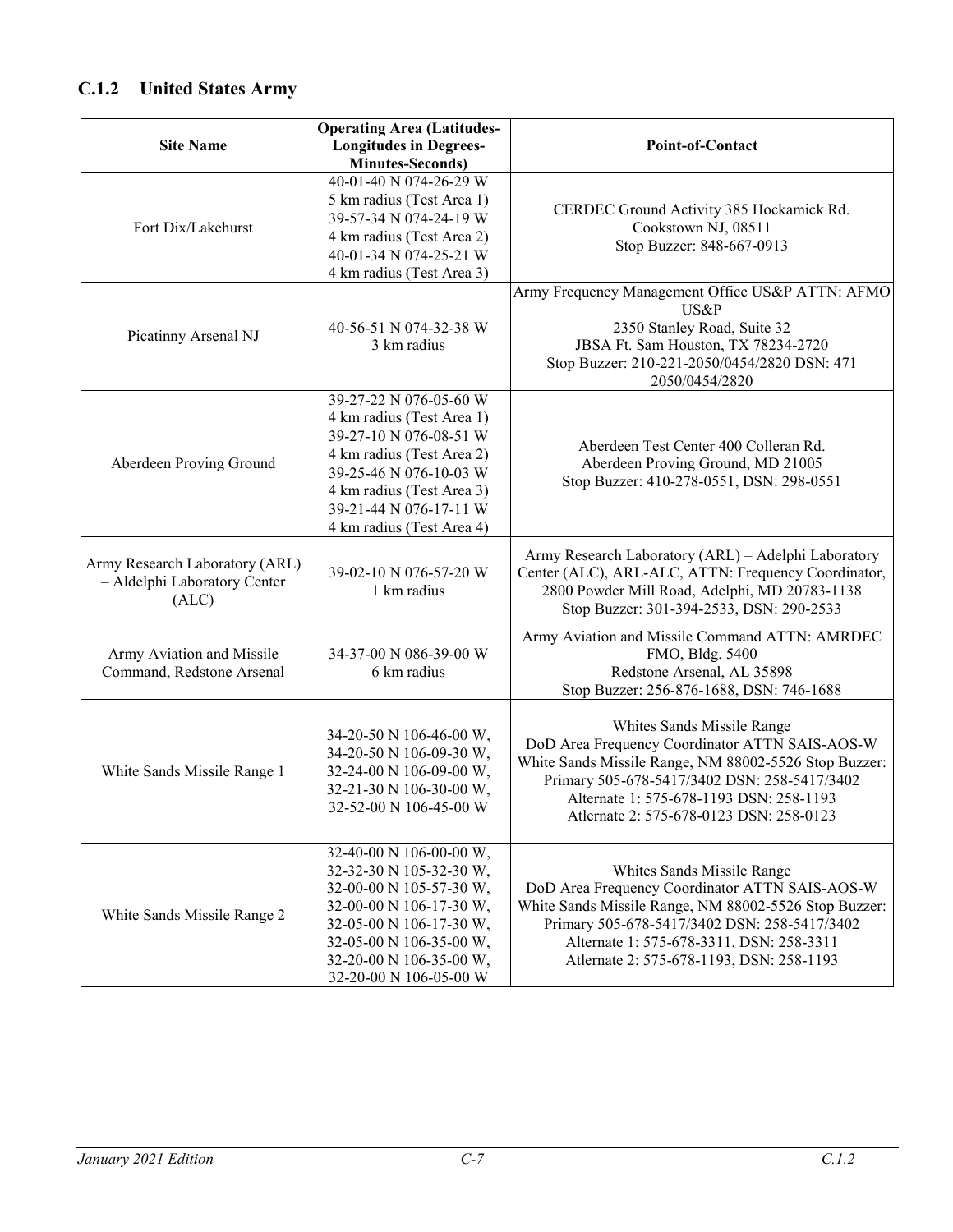| Army Test and Evaluation Center,<br>Yuma Proving Ground | 33-17-28 N 113-38-51 W,<br>32-52-51 N 113-38-55 W,<br>32-45-23 N 113-58-13 W,<br>32-46-07 N 114-36-31 W,<br>33-33-42 N 114-35-13 W,<br>33-33-13 N 114-11-58 W,<br>33-33-13 N 114-11-58 W,<br>33-01-24 N 114-16-04 W,<br>33-01-54 N 113-45-05 W,<br>33-17-28 N 113-45-05 W                                                                                                                                                                    | Yuma Proving Ground<br>Army Test and Evaluation Center TEDT-YPY-RO<br>301 C Street<br>Yuma Proving Ground Yuma, AZ 85365-9498<br>Stop Buzzer: 928-328-3333/2047 DSN: 899-3333/2047                      |
|---------------------------------------------------------|----------------------------------------------------------------------------------------------------------------------------------------------------------------------------------------------------------------------------------------------------------------------------------------------------------------------------------------------------------------------------------------------------------------------------------------------|---------------------------------------------------------------------------------------------------------------------------------------------------------------------------------------------------------|
| <b>Site Name</b>                                        | <b>Operating Area (Latitudes-</b><br><b>Longitudes in Degrees-</b>                                                                                                                                                                                                                                                                                                                                                                           | <b>Point-of-Contact</b>                                                                                                                                                                                 |
| Fort Huachuca                                           | <b>Minutes-Seconds</b> )<br>31-19-56 N 109-46-30 W,<br>31-25-06 N 109-56-02 W,<br>31-28-02 N 109-56-18 W,<br>31-42-54 N 109-48-12 W,<br>31-51-57 N 109-56-51 W,<br>32-08-19 N 110-00-29 W,<br>32-20-51 N 110-03-28 W,<br>32-24-00 N 110-09-39 W,<br>31-45-01 N 110-28-32 W,<br>31-44-59 N 110-35-41 W,<br>31-54-26 N 110-43-23 W,<br>31-43-47 N 110-51-39 W,<br>31-34-30 N 110-50-56 W,<br>31-23-59 N 110-45-04 W,<br>31-20-04 N 110-45-04 W | Fort Huachuca<br>DoD Area Frequency Coordinator<br><b>ATTN: SFIS-FAC-SH</b><br>Fort Huachuca, AZ 85613-6000 Stop Buzzer: Primary 520-<br>538-4903 Cell: 520-266-0459<br>Alternate: 602-538-6423 or 6424 |

### **C.1.3 United States Coast Guard**

| <b>Site Name</b>                                      | <b>Operating Area (Latitudes-</b><br><b>Longitudes in Degrees-</b><br><b>Minutes-Seconds</b> )                                     | <b>Point-of-Contact</b>                                                                                                                                                |
|-------------------------------------------------------|------------------------------------------------------------------------------------------------------------------------------------|------------------------------------------------------------------------------------------------------------------------------------------------------------------------|
| U.S. Coast Guard Research and<br>Development Center   | 41-21-17 N 072-05-32 W,<br>41-21-19 N 072-04-57 W,<br>41-20-16 N 072-04-43 W,<br>41-20-11 N 072-05-59 W,<br>41-20-58 N 072-06-00 W | U.S. Coast Guard Research and Development Center 1<br>Chelsea Street<br>New London, CT 06320 Stop Buzzer: 860-271-2834                                                 |
| Coast Guard Academy                                   | 41-22-15 N 072-06-12 W<br>$0.5 \mathrm{km}$ radius                                                                                 | Coast Guard Academy Department of Engineering<br>New London, CT 06320 Stop Buzzer: 860-444-8527                                                                        |
| Field Testing and Development<br>Center               | 39-11-52 N 076-34-15 W<br>1 km radius                                                                                              | Field Testing and Development Center Coast Guard Yard<br>2401 Hawkins Point Rd. Baltimore, MD 21226-5000<br>Stop Buzzer: 410-636-3797                                  |
| Telecommunications and<br>Information Systems Command | 38-48-00 N 077-04-43 W<br>$0.5 \text{ km}$ radius                                                                                  | Coast Guard Telecommunications and Information Systems<br>Command<br>Alexandria, VA 22315<br>Stop Buzzer: 703-313-5561 (Duty Hours), 703-313-<br>5400 (Off-Duty Hours) |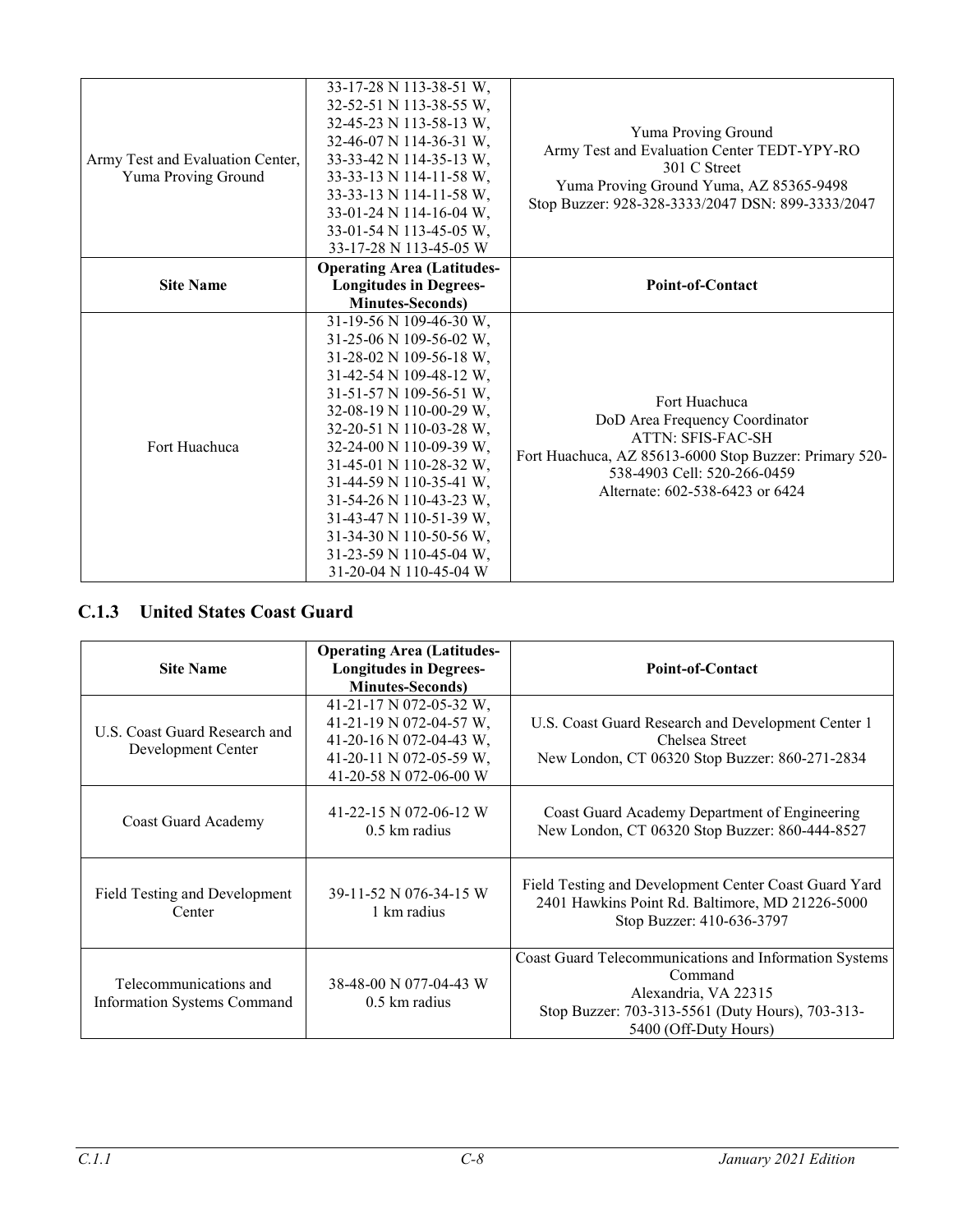### **C.1.4 Department of Commerce**

| <b>Site Name</b>                                                               | <b>Operating Area (Latitudes-</b><br><b>Longitudes in Degrees-</b><br><b>Minutes-Seconds)</b>                                                                 | <b>Point-of-Contact</b>                                                                                                                                                                                                                                 |
|--------------------------------------------------------------------------------|---------------------------------------------------------------------------------------------------------------------------------------------------------------|---------------------------------------------------------------------------------------------------------------------------------------------------------------------------------------------------------------------------------------------------------|
| <b>Boulder Labs Campus</b>                                                     | 39-59-25 N 105-16-05 W,<br>39-59-25 N 105-15-33 W,<br>39-59-47 N 105-15-42 W,<br>39-59-46 N 105-15-49 W,<br>39-59-37 N 105-16-08 W,<br>39-59-25 N 105-16-05 W | Attention: Frequency Coordinator<br>325 Broadway, ITS.E, Boulder, CO 80305<br>Fax: 303-497-6982<br>Stop Buzzer: 303-497-4619                                                                                                                            |
| Table Mountain Observatory                                                     | 40-08-02 N 105-14-40 W<br>1 km radius                                                                                                                         | Attention: Frequency Coordinator<br>325 Broadway, ITS.E<br>Boulder, CO 80305<br>Fax: 303-497-6982<br>Stop Buzzer: 303-497-4619                                                                                                                          |
| NOAA/NWS, Sterling VA                                                          | 38-58-19 N 077-29-20 W,<br>38-58-20 N 077-29-15 W,<br>38-58-24 N 077-29-17 W,<br>38-58-23 N 077-29-22 W,<br>38-58-19 N 077-29-20 W                            | <b>Attention: Forecast Operations</b><br>43741 Weather Service Road<br>Sterling, VA 20166<br>Fax: 703-471-1374<br>Stop Buzzer: 703-661-1268/1293                                                                                                        |
| Los Alamos National Laboratory                                                 | 35-52-51 N 106-18-42 W<br>3.2 km radius                                                                                                                       | Los Alamos National Laboratory<br>Los Alamos, NM 87115<br>Telephone: 702-295-4766 or<br>702-734-3343 (nights and holidays)<br>Fax: 702-295-3428<br>Stop Buzzer: 505-665-7673 (Primary) or<br>702-295-4766 (Alternate)                                   |
| Lawrence Livermore National<br>Laboratory/Sandia National<br>Laboratory Area 1 | 37-39-06 N 121-31-59 W<br>0.8 km radius                                                                                                                       | Lawrence Livermore National Laboratory/Sandia National<br>Laboratory<br>Livermore, CA 94551<br>Telephone: 702-295-4766 or 702-734-3343<br>(nights and holidays) Fax: 702-295-3428<br>Stop Buzzer: 925-423-9355 (Primary) or 702-295-4766<br>(Alternate) |
| Lawrence Livermore National<br>Laboratory/Sandia National<br>Laboratory Area 2 | 37-40-47 N 121-42-38 W<br>0.5 km radius                                                                                                                       | Livermore, CA 94551<br>Telephone: 702-295-4766 or<br>702-734-3343 (nights and holidays) Fax: 702-295-3428<br>Stop Buzzer: 925-423-9355 (Primary) or 702-295-4766<br>(Alternate)                                                                         |
| Nevada Nuclear Security Site                                                   | 37-20-00 N 116-35-00 W,<br>37-20-00 N 115-55-00 W,<br>36-41-00 N 115-55-00 W,<br>36-41-00 N 116-35-00 W                                                       | Nevada Nuclear Security Site (formerly Nevada Test Site)<br>Mercury, NV 89023<br>Telephone: 702-295-4766 or<br>702-734-3343 (nights and holidays) Fax: 702-295-3428<br>Stop Buzzer: 702-295-4766                                                        |
| Nevada Operations Office Location<br>1                                         | 36-12-36 N 115-08-29 W<br>0.1 km radius                                                                                                                       | Nevada Operations Office Las Vegas, NV 89114<br>Telephone: 702-295-4766 or 702-734-3343 (nights and<br>holidays)<br>Fax: 702-295-3428<br>Stop Buzzer: 702-295-4766                                                                                      |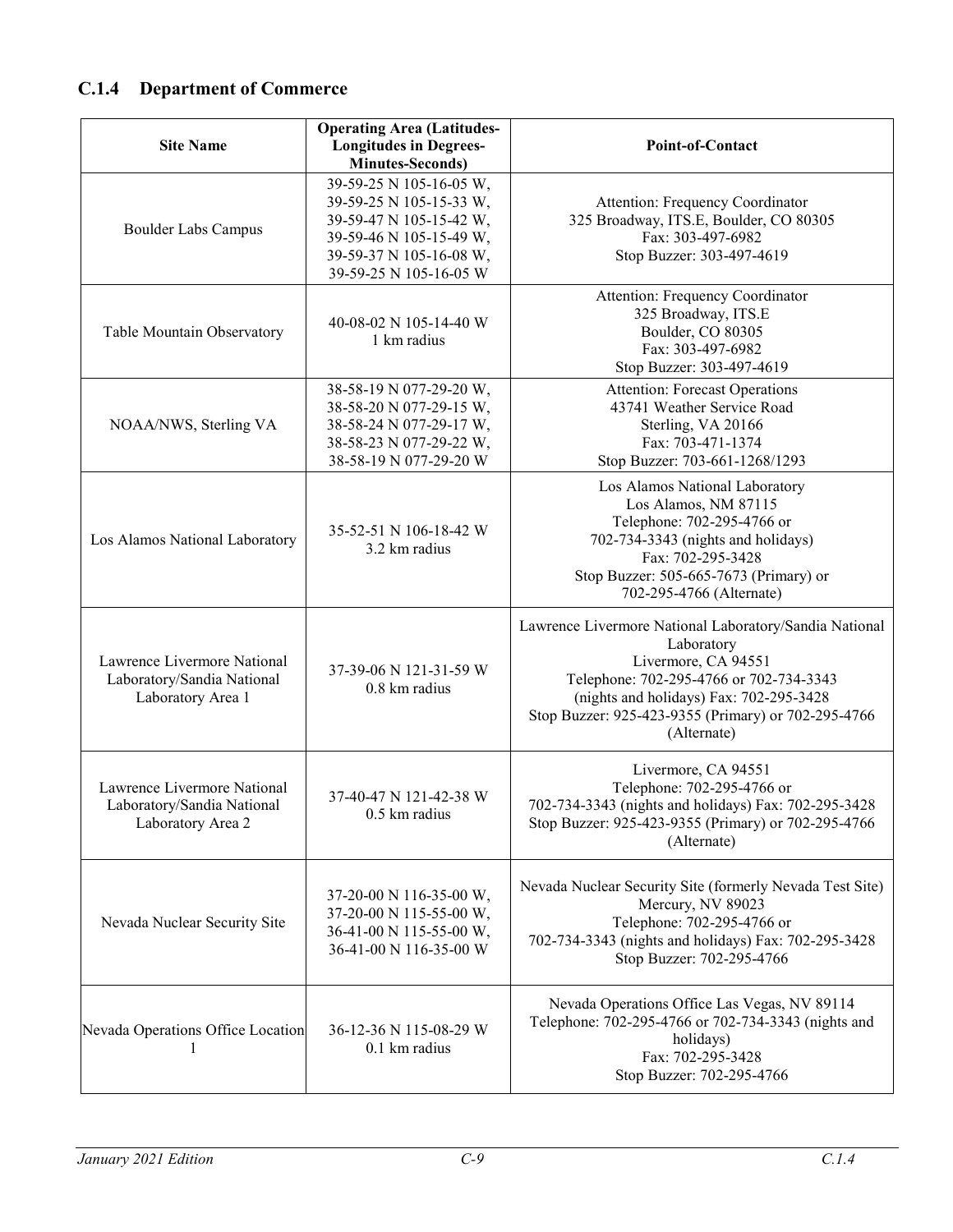### **C.1.5 Department of Energy**

| <b>Site Name</b>                                                        | <b>Operating Area</b><br>(Latitudes-Longitudes in<br><b>Degrees-Minutes-Seconds)</b> | <b>Point-of-Contact</b>                                                                                                                                                                                                                         |
|-------------------------------------------------------------------------|--------------------------------------------------------------------------------------|-------------------------------------------------------------------------------------------------------------------------------------------------------------------------------------------------------------------------------------------------|
| Nevada Operations Office Location                                       | 36-14-41 N 115-01-51 W<br>0.8 km radius                                              | Nevada Operations Office Las Vegas, NV 89114<br>Telephone: 702-295-4766 or<br>702-734-3343 (nights and holidays) Fax: 702-295-3428<br>Stop Buzzer: 702-295-4766                                                                                 |
| Pacific Northwest National<br>Laboratory (Main Campus)                  | 46-20-52 N 119-16-42 W<br>1 km radius                                                | Pacific Northwest National Laboratory<br>902 Battelle Boulevard<br>Richland, WA 99354<br>Telephone: 509-371-6222 or 509-375-2400 (24/7,<br>nights, holidays and weekends)<br>Stop Buzzer: 509-371-6222 (Primary) or 509-371-2400<br>(Alternate) |
| Pacific Northwest National<br>Laboratory (North Campus)                 | 46-21-57 N 119-16-48 W<br>.3 km radius                                               | Pacific Northwest National Laboratory<br>902 Battelle Boulevard<br>Richland, WA 99354<br>Telephone: 509-371-6222 or 509-375-2400 (24/7,<br>nights, holidays and weekends)<br>Stop Buzzer: 509-371-6222 (Primary) or 509-371-2400<br>(Alternate) |
| Pacific Northwest National<br>Laboratory (South Campus)                 | 46-19-10 N 119-16-56 W<br>.3 km radius                                               | Pacific Northwest National Laboratory<br>902 Battelle Boulevard<br>Richland, WA 99354<br>Telephone: 509-371-6222 or 509-375-2400 (24/7,<br>nights, holidays and weekends)<br>Stop Buzzer: 509-371-6222 (Primary) or 509-371-2400<br>(Alternate) |
| Pacific Northwest National<br>Laboratory (Marine Science<br>Laboratory) | 48-04-39 N 123-02-47 W<br>.5 km radius                                               | Pacific Northwest National Laboratory<br>1529 W Sequim Bay Road<br>Sequim, WA 98382<br>Telephone: 509-371-6222 or 509-375-2400 (24/7,<br>nights, holidays and weekends)<br>Stop Buzzer: 509-371-6222 (Primary) or 509-371-2400<br>(Alternate)   |
| Savannah River National<br>Laboratory                                   | 33-13-48 N 081-34-50 W<br>5 km radius                                                | Savannah River National Laboratory<br>Bldg. 773-A, Aiken, SC 29808<br>Telephone: 803-646-0047 or 803-645-2193<br>Stop Buzzer: Savannah River Emergency Operations<br>Center, 803-725-1911 (24/7, nights, holidays and<br>weekends)              |
| Sandia National Laboratory                                              | 35-03-40 N 106-32-03 W<br>0.3 km radius                                              | Sandia National Laboratory Albuquerque, NM 87115<br>Telephone: 505-845-8028<br>Fax: 702-295-3428<br>Stop Buzzer: 505-845-8028 (Primary) or 702-295-4766<br>(Alternate)                                                                          |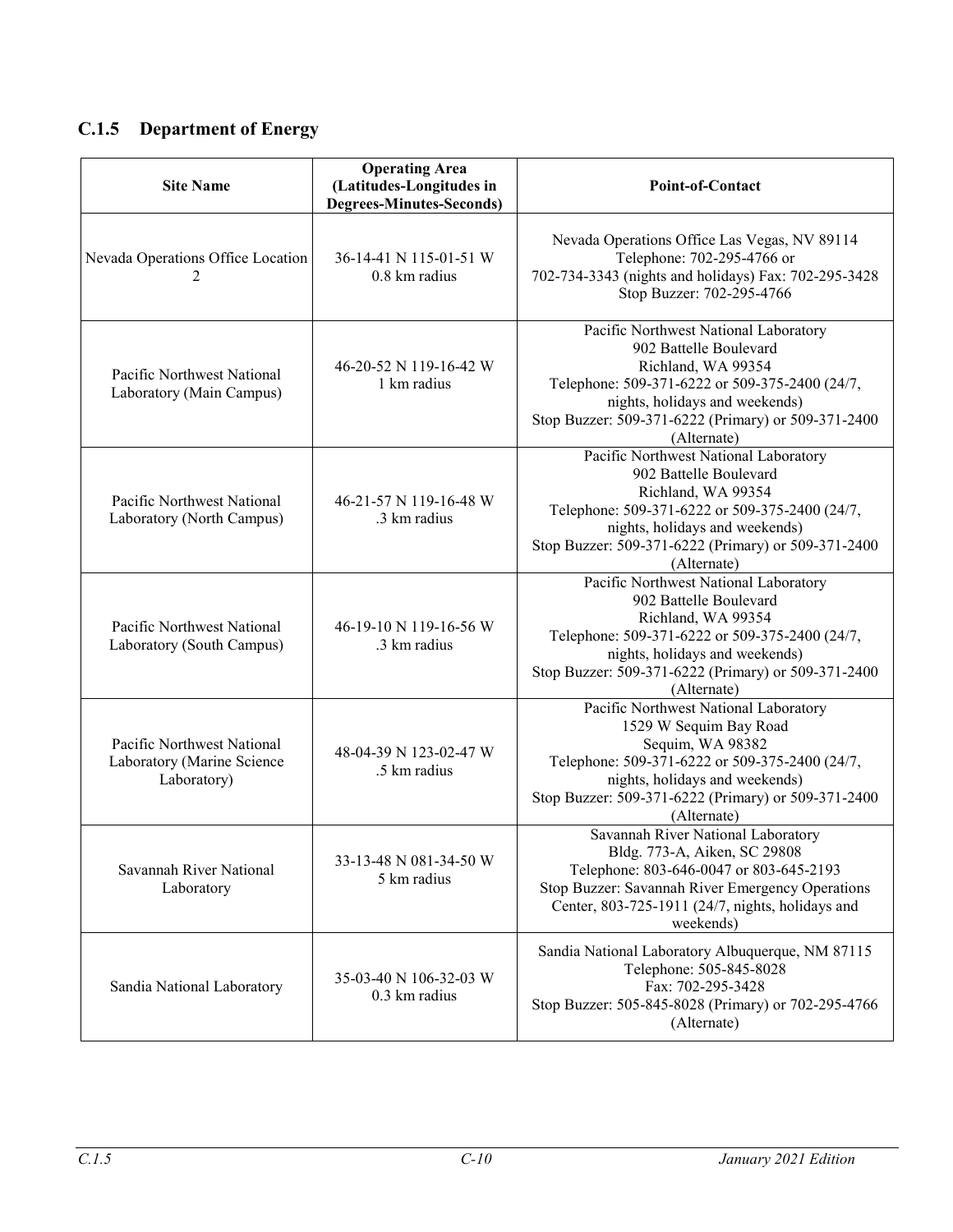| Idaho National Laboratory | 43-43-19 N 112-45-51 W<br>30 km radius | Idaho National Laboratory<br>Idaho Falls, ID 83415<br>Telephone: 208-526-1145 or 208-526-1515 (nights and<br>holidays)<br>Stop Buzzer: 208-526-1145 (Primary) or 208-520-2792<br>(Alternate)<br>$208-526-1515$ (24/7, Nights, holidays and weekends) |
|---------------------------|----------------------------------------|------------------------------------------------------------------------------------------------------------------------------------------------------------------------------------------------------------------------------------------------------|
|---------------------------|----------------------------------------|------------------------------------------------------------------------------------------------------------------------------------------------------------------------------------------------------------------------------------------------------|

### **C.1.6 Department of Justice**

| <b>Site Name</b>                          | <b>Operating Area (Latitudes-</b><br><b>Longitudes in Degrees-</b><br><b>Minutes-Seconds</b> ) | Point-of-Contact                                                                                                                                                                                         |
|-------------------------------------------|------------------------------------------------------------------------------------------------|----------------------------------------------------------------------------------------------------------------------------------------------------------------------------------------------------------|
| FBI Engineering Research<br>Facility      | 38-31-54 N 077-26-50 W<br>1 km radius                                                          | <b>Engineering Research Facility</b><br>Building, 27958A<br>Quantico, VA 22135<br>Attention: Radio Systems Development Unit<br>Telephone: 703-985-6705<br>Fax: 703-985-6694<br>Stop Buzzer: 571-641-6756 |
| DEA Office of Investigation<br>Technology | 38-40-16 N 077-14-26 W<br>1 km radius                                                          | DEA Office of Investigation Technology<br>10555 Furnace Road<br>Lorton, VA 22079<br>Telephone: 703-495-6755<br>Fax: 703-695-6542<br>Stop Buzzer: 571-220-4587                                            |

#### **C.1.7 Federal Aviation Administration**

| <b>Site Name</b>                      | <b>Operating Area (Latitudes-</b><br><b>Longitudes in Degrees-</b><br><b>Minutes-Seconds</b> )                                                                                                                                                 | <b>Point-of-Contact</b>                                                                                                                                                                                             |
|---------------------------------------|------------------------------------------------------------------------------------------------------------------------------------------------------------------------------------------------------------------------------------------------|---------------------------------------------------------------------------------------------------------------------------------------------------------------------------------------------------------------------|
| William J. Hughes Technical<br>Center | 39-28-27 N 074-34-24 W,<br>39-28-18 N 074-35-06 W.<br>39-28-24 N 074-35-12 W,<br>39-27-45 N 074-36-45 W,<br>39-26-34 N 074-35-56 W,<br>39-26-74 N 074-34-50 W,<br>39-25-52 N 074-33-35 W,<br>39-26-09 N 074-32-27 W,<br>39-27-01 N 074-32-22 W | Atlantic City International Airport<br><b>Bldg.</b> 300<br>Atlantic City, NJ 08405<br>Telephone: 609-485-5436<br>Fax: 609-485-5113<br>Stop Buzzer: 703-326-3873 at FAA National<br>Operations Control Center (NOCC) |
| Mike Monroney Aeronautical<br>Center  | $35-25-22 \text{ N } 097-38-10 \text{ W}$ ,<br>35-25-22 N 097-37-03 W,<br>35-22-36 N 097-37-03 W,<br>35-22-36 N 097-38-10 W                                                                                                                    | 6500 South MacArthur Boulevard<br>Oklahoma City, OK 73125<br>Telephone: 405-954-7922<br>Fax: 405-954-3188<br>Stop Buzzer: 703-326-3873 at FAA National<br>Operations Control Center (NOCC)                          |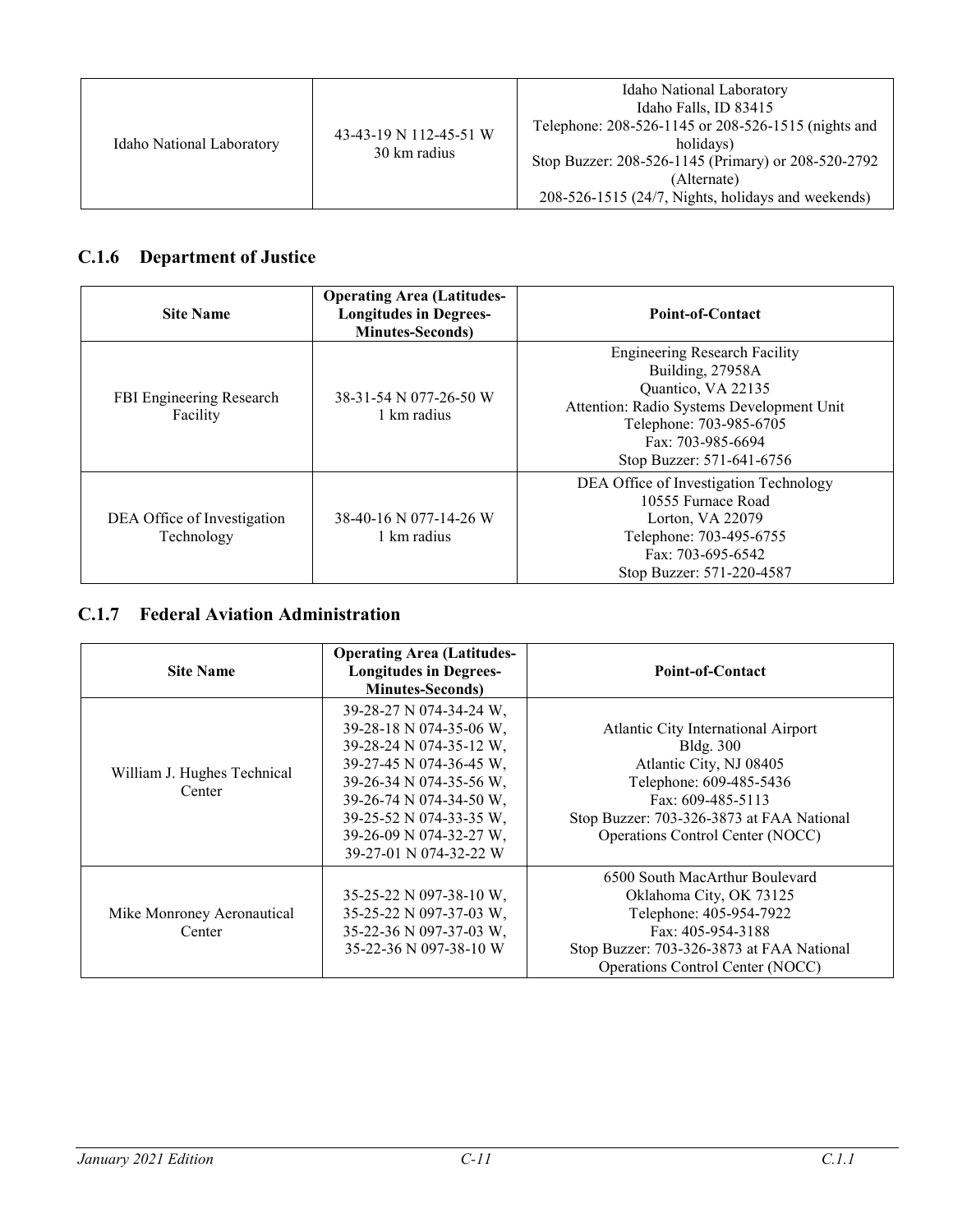#### **C.1.8 Federal Communications Commission**

| <b>Site Name</b>                   | <b>Operating Area (Latitudes-</b><br>Longitudes in<br><b>Degrees-Minutes-Seconds)</b> | <b>Point-of-Contact</b>                                                                                                                 |
|------------------------------------|---------------------------------------------------------------------------------------|-----------------------------------------------------------------------------------------------------------------------------------------|
| <b>Equipment Development Group</b> | 33-51-53 N 084-43-24 W<br>$0.5 \text{ km}$ radius                                     | Enforcement Bureau<br>3600 Hiram-Lithia Springs Rd.<br>Hiram, GA 30141-6370<br>Fax: 770-943-9793<br>Stop Buzzer: 770-222-4220           |
| Laboratory Division                | 39-10-04 N 076-49-37 W<br>$0.5 \text{ km}$ radius                                     | Office of Engineering and Technology<br>7435 Oakland Mills Road<br>Columbia, MD 21046<br>Fax: 301-362-3290<br>Stop Buzzer: 301-362-3000 |

#### **C.1.9 Health and Human Services**

| <b>Site Name</b>             | <b>Operating Area (Latitudes-</b><br><b>Longitudes in Degrees-</b><br><b>Minutes-Seconds</b> ) | <b>Point-of-Contact</b>                                                                   |
|------------------------------|------------------------------------------------------------------------------------------------|-------------------------------------------------------------------------------------------|
| Food and Drug Administration | 39-02-07 N 076-58-59 W<br>$0.3 \text{ km}$ radius                                              | [10903 New Hampshire Avenue Silver Spring, MD 20993-<br>0002<br>Stop Buzzer: 866-300-4374 |

#### **C.1.10 National Aeronautics and Space Administration**

| <b>Site Name</b>                                              | <b>Operating Area (Latitudes-</b><br><b>Longitudes in Degrees-</b><br><b>Minutes-Seconds)</b>                                                                                            | Point-of-Contact                                                                                                                         |
|---------------------------------------------------------------|------------------------------------------------------------------------------------------------------------------------------------------------------------------------------------------|------------------------------------------------------------------------------------------------------------------------------------------|
| Ames Research Center                                          | 37-24-06 N 122-02-15 W,<br>37-25-06 N 122-02-15 W,<br>37-25-45 N 122-02-02 W,<br>37-26-12 N 122-03-14 W,<br>37-26-10 N 122-04-19 W,<br>37-25-40 N 122-04-08 W,<br>37-24-31 N 122-04-07 W | Ames Research Center<br>M/S IO 233-17<br>Moffett Field, CA 94035-1000<br>Telephone: 650-604-1415<br>Stop Buzzer: 650-604-1415            |
| <b>Armstrong Flight Research</b><br>Center, Area 1            | 34-36-33 N 118-07-20 W,<br>34-37-11 N 118-07-18 W,<br>34-38-43 N 118-06-12 W,<br>34-38-42 N 118-03-32 W,<br>34-36-30 N 118-03-31 W                                                       | Armstrong Flight Research Center<br>MS 2516<br>P.O. Box 273<br>Edwards, CA 93523<br>Telephone: 661-276-2138<br>Stop Buzzer: 661-276-3151 |
| <b>Armstrong Flight Research</b><br>Center, Area 2 (Facility) | 34-34-38 N 118-06-53 W<br>1 km radius                                                                                                                                                    | Armstrong Flight Research Center<br>MS 2516<br>P.O. Box 273<br>Edwards, CA 93523<br>Telephone: 661-276-2138<br>Stop Buzzer: 661-276-3151 |
| Glenn Research Center, Area 1                                 | 41-25-05 N 081-51-16 W,<br>41-25-07 N 081-51-22 W,<br>41-25-01 N 081-52-06 W,<br>41-24-31 N 081-52-34 W,<br>41-24-28 N 081-51-54 W                                                       | Glenn Research Center<br>21000 Brookpark Rd. (MS 54-4)<br>Cleveland, OH 44135<br>Telephone: 216-433-3457<br>Stop Buzzer: 216-433-3457    |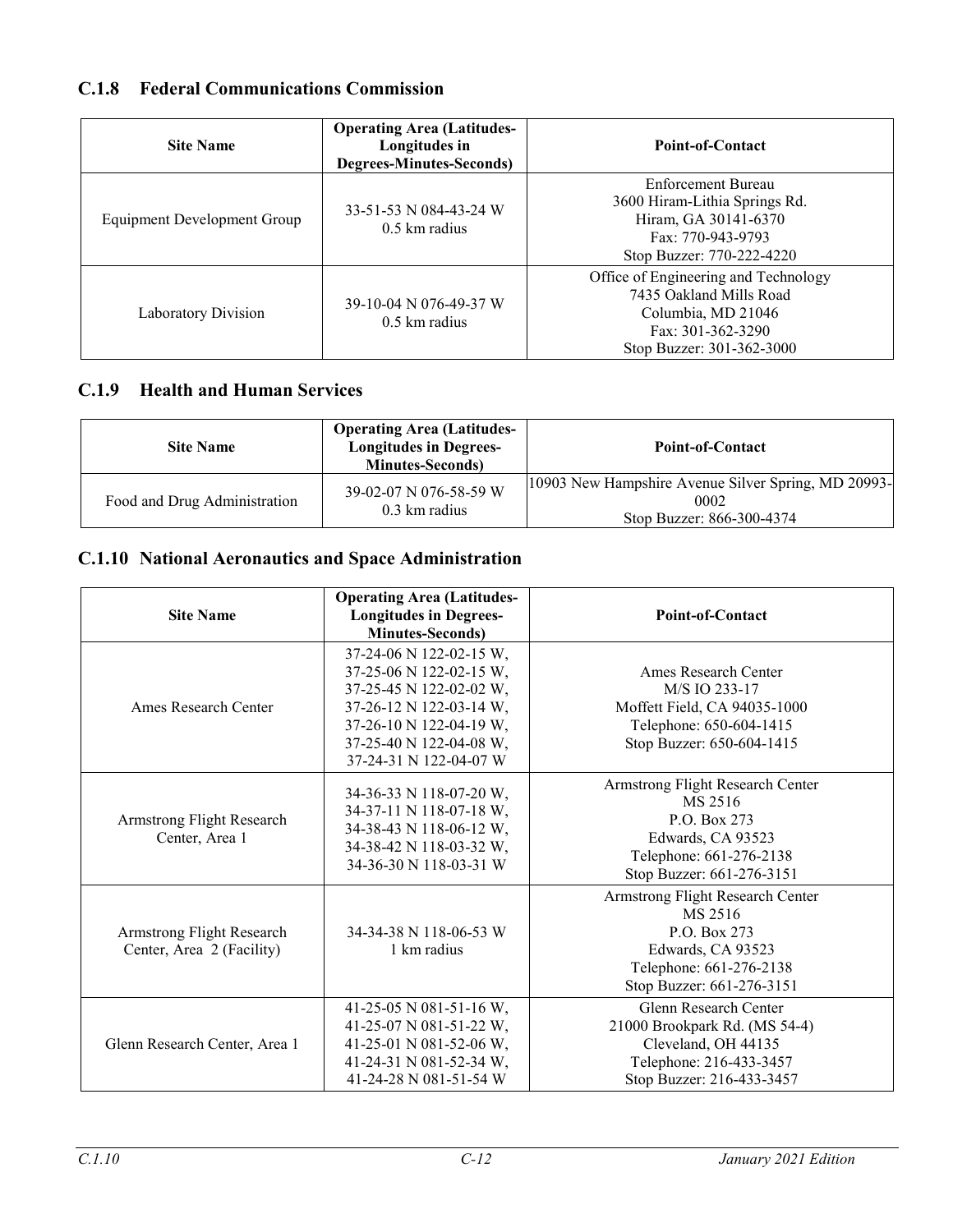| <b>Site Name</b>              | <b>Operating Area (Latitudes-</b><br><b>Longitudes in Degrees-</b>                                                                                                                                                                                                                                                                                                                                                                                                                                                                                                                                                                                                                                                                                                                                                                                                                         | Point-of-Contact                                                                                                                     |
|-------------------------------|--------------------------------------------------------------------------------------------------------------------------------------------------------------------------------------------------------------------------------------------------------------------------------------------------------------------------------------------------------------------------------------------------------------------------------------------------------------------------------------------------------------------------------------------------------------------------------------------------------------------------------------------------------------------------------------------------------------------------------------------------------------------------------------------------------------------------------------------------------------------------------------------|--------------------------------------------------------------------------------------------------------------------------------------|
| Glenn Research Center, Area 2 | <b>Minutes-Seconds)</b><br>41-22-45 N 082-43-12 W,<br>41-22-36 N 082-43-12 W,<br>41-21-53 N 082-42-54 W,<br>41-21-44 N 082-42-07 W,<br>41-21-44 N 082-41-41 W,<br>41-21-36 N 082-41-40 W,<br>41-20-15 N 082-38-45 W,<br>41-20-04 N 082-38-45 W,<br>41-20-03 N 082-38-41 W,<br>41-20-03 N 082-38-37 W,<br>41-21-33 N 082-38-39 W,<br>41-23-02 N 082-39-10 W,<br>41-23-03 N 082-39-51 W,<br>41-23-09 N 082-39-52 W,<br>41-23-09 N 082-39-54 W,<br>41-23-12 N 082-39-58 W,<br>41-23-12 N 082-40-08 W,<br>41-23-17 N 082-40-11 W<br>41-23-14 N 082-40-18 W,<br>41-23-38 N 082-40-35 W,<br>41-23-40 N 082-40-36 W,<br>41-23-41 N 082-40-38 W,<br>41-23-42 N 082-40-40 W,<br>41-23-42 N 082-40-41 W,<br>41-23-42-N 082-40-43 W,<br>41-23-43 N 082-41-29 W,<br>41-23-42 N 082-41-32 W,<br>41-23-41 N 082-41-35 W,<br>41-23-39 N 082-41-37 W,<br>41-23-08 N 082-42-02 W,<br>41-22-43 N 082-42-01 W | Glenn Research Center<br>21000 Brookpark Rd., MS 54-4<br>Cleveland, OH 44135<br>Telephone: 216-433-3457<br>Stop Buzzer: 216-433-3457 |
| Goddard Space Flight Center   | 38-59-31 N 076-51-41 W,<br>38-59-30 N 076-51-32 W,<br>38-59-30 N 076-51-13 W,<br>38-59-29 N 076-51-02 W,<br>38-59-27 N 076-50-57 W,<br>38-59-27 N 076-50-54 W,<br>38-59-28 N 076-50-38 W,<br>38-59-32 N 076-50-32 W,<br>38-59-32 N 076-50-23 W,<br>38-59-30 N 076-50-15 W,<br>38-59-28 N 076-50-14 W,<br>38-59-28 N 076-50-12 W,<br>38-59-28 N 076-50-11 W,<br>38-59-28 N 076-50-11 W,<br>38-59-33 N 076-50-10 W,<br>38-59-35 N 076-50-08 W,<br>38-59-38 N 076-50-08 W,                                                                                                                                                                                                                                                                                                                                                                                                                    | Goddard Space Flight Center<br>Code 450<br>Greenbelt, MD 20771<br>Telephone: 301-286-5089<br>Stop Buzzer: 301-286-5089               |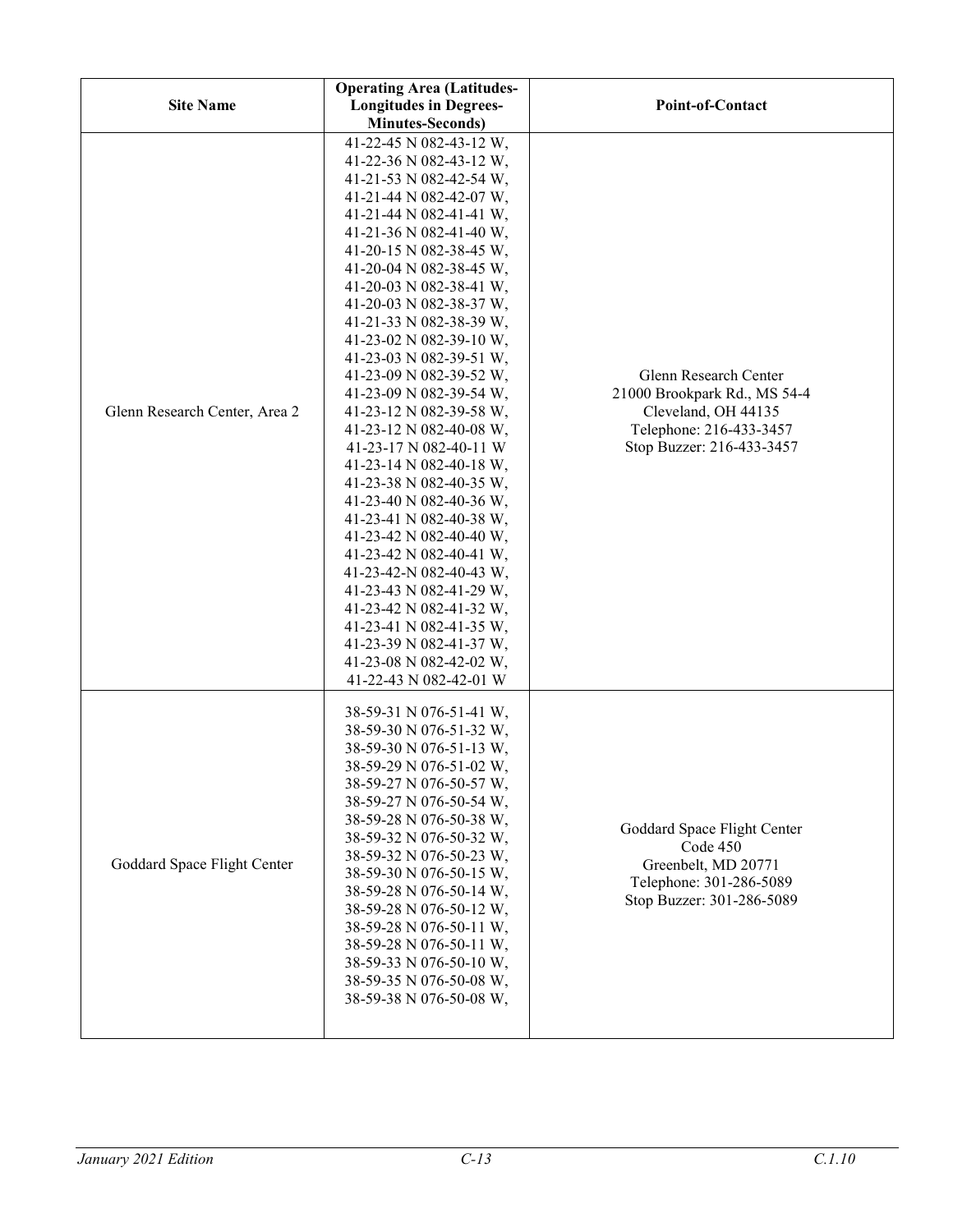| <b>Site Name</b>                                            | <b>Operating Area (Latitudes-</b><br><b>Longitudes in Degrees-</b><br><b>Minutes-Seconds)</b>                                                                                                                                                                                                                                                                                                                                                                                                                                                                                                                                                                        | <b>Point-of-Contact</b>                                                                                                                              |
|-------------------------------------------------------------|----------------------------------------------------------------------------------------------------------------------------------------------------------------------------------------------------------------------------------------------------------------------------------------------------------------------------------------------------------------------------------------------------------------------------------------------------------------------------------------------------------------------------------------------------------------------------------------------------------------------------------------------------------------------|------------------------------------------------------------------------------------------------------------------------------------------------------|
| Goddard Space Flight Center                                 | 38-59-41 N 076-50-04 W,<br>38-59-43 N 076-50-03 W,<br>38-59-45 N 076-50-03 W,<br>38-59-47 N 076-49-58 W,<br>38-59-47 N 076-49-56 W,<br>38-59-47 N 076-49-54 W,<br>38-59-49 N 076-49-48 W,<br>38-59-42 N 076-49-45 W,<br>38-59-42 N 076-49-45 W,<br>38-59-44 N 076-49-50 W,<br>38-59-50 N 076-50-04 W,<br>38-59-56 N 076-50-05 W,<br>39-00-03 N 076-50-06 W,<br>39-00-05 N 076-50-07 W,<br>39-00-07 N 076-50-09 W,<br>39-00-09 N 076-50-11 W,<br>39-00-10 N 076-50-14 W,<br>39-00-12 N 076-50-17 W,<br>39-00-12 N 076-50-27 W,<br>39-00-11 N 076-50-36 W,<br>39-00-11 N 076-50-48 W,<br>39-00-13 N 076-50-58 W,<br>39-00-16 N 076-51-23 W,<br>39-00-08 N 076-51-47 W, | Goddard Space Flight Center<br>Code 450<br>Greenbelt, MD 20771<br>Telephone: 301-286-5089<br>Stop Buzzer: 301-286-5089                               |
| Goldstone Deep Space<br>Communication (Complex), Facility 1 | 39-00-08 N 076-51-47 W<br>35-25-26 N 116-53-19 W<br>1 km radius                                                                                                                                                                                                                                                                                                                                                                                                                                                                                                                                                                                                      | Goldstone Deep Space Communication (Complex) 93<br>Goldstone Rd.<br>Ft. Irwin, CA 92310-5097<br>Telephone: 760-255-8218<br>Stop Buzzer: 760-255-8230 |
| Goldstone Deep Space<br>Communication (Complex), Facility 2 | 35-20-15 N 116-52-31 W<br>1 km radius                                                                                                                                                                                                                                                                                                                                                                                                                                                                                                                                                                                                                                | Goldstone Deep Space Communication (Complex) 93<br>Goldstone Rd.<br>Ft. Irwin, CA 92310-5097<br>Telephone: 760-255-8218<br>Stop Buzzer: 760-255-8230 |
| Goldstone Deep Space<br>Communication (Complex), Facility 3 | 35-17-60 N 116-48-17 W<br>1 km radius                                                                                                                                                                                                                                                                                                                                                                                                                                                                                                                                                                                                                                | Goldstone Deep Space Communication (Complex) 93<br>Goldstone Rd.<br>Ft. Irwin, CA 92310-5097<br>Telephone: 760-255-8218<br>Stop Buzzer: 760-255-8230 |
| Goldstone Deep Space<br>Communication (Complex), Facility 4 | 35-14-34 N 116-47-10 W<br>2 km radius                                                                                                                                                                                                                                                                                                                                                                                                                                                                                                                                                                                                                                | Goldstone Deep Space Communication (Complex) 93<br>Goldstone Rd.<br>Ft. Irwin, CA 92310-5097<br>Telephone: 760-255-8218<br>Stop Buzzer: 760-255-8230 |
| Jet Propulsion Laboratory                                   | 34-12-35 N 118-10-41 W,<br>34-11-58 N 118-10-41 W,<br>34-11-59 N 118-10-31 W,<br>34-11-50 N 118-10-31 W,<br>34-11-50 N 118-10-17 W,<br>34-12-18 N 118 10-00 W                                                                                                                                                                                                                                                                                                                                                                                                                                                                                                        | Jet Propulsion Laboratory MS 301-450<br>4800 Oak Grove Dr. Pasadena, CA 91109<br>Telephone: 818-354-0068<br>Stop Buzzer: 818-354-9251                |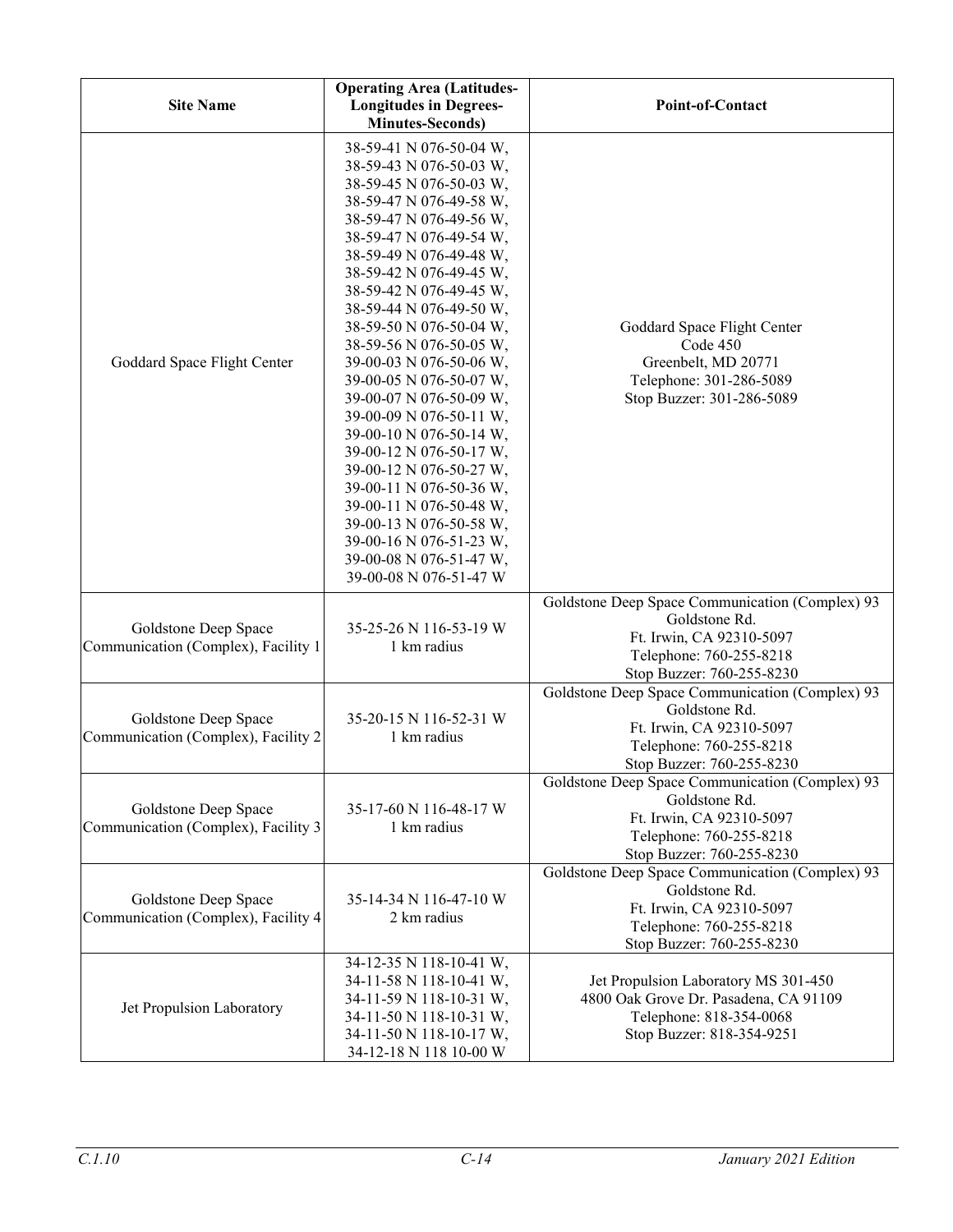| <b>Site Name</b>                      | <b>Operating Area (Latitudes-</b><br><b>Longitudes in Degrees-</b><br><b>Minutes-Seconds)</b>                                                                                                                                                                                                                                                                                                                                                                                                                                                                                                                                                                       | Point-of-Contact                                                                                                     |
|---------------------------------------|---------------------------------------------------------------------------------------------------------------------------------------------------------------------------------------------------------------------------------------------------------------------------------------------------------------------------------------------------------------------------------------------------------------------------------------------------------------------------------------------------------------------------------------------------------------------------------------------------------------------------------------------------------------------|----------------------------------------------------------------------------------------------------------------------|
| Kennedy Space Center Facility         | 29-36-24 N 095-08-38 W<br>0.5 km radius                                                                                                                                                                                                                                                                                                                                                                                                                                                                                                                                                                                                                             | Kennedy Space Center IT-D1<br>Kennedy Space Center, FL 32899<br>Telephone: 321-867-2520<br>Stop Buzzer: 321-867-2520 |
| Langley Research Center               | 37-06-42 N 076 20 12 W,<br>37-03-48 N 076-20-12 W,<br>37-03-48 N 076-23-00 W,<br>37-06-42 N 076-23-00 W                                                                                                                                                                                                                                                                                                                                                                                                                                                                                                                                                             | Langley Research Center MS 253<br>Hampton, VA 23681<br>Telephone: 757-864-3817<br>Stop Buzzer: 757-864-5500          |
| Johnson Space Center, Area 1          | 29-33-08 N 095-05-38 W,<br>29-33-06 N 095-05-35 W,<br>29-33-03 N 095-05-33 W,<br>29-33-20 N 095-04-39 W,<br>29-33-24 N 095-04-35 W,<br>29-33-29 N 095-04-31 W,<br>29-33-32 N 095-04-37 W,<br>29-33-34 N 095-04-40 W,<br>29-33-40 N 095-04-45 W,<br>29-33-54 N 095-04-49 W,<br>29-34-04 N 095-04-52 W,<br>29-34-13 N 095-04-55 W,<br>29-34-17 N 095-04-59 W,<br>29-34-23 N 095-05-15 W,<br>29-34-30 N 095-05-32 W,<br>29-34-31 N 095-05-41 W,<br>29-34-29 N 095-05-50 W,<br>29-34-26 N 095-05-55 W,<br>29-34-18 N 095-06-03 W,<br>29-33-29 N 095-06-30 W,<br>29-33-28 N 095-06-28 W,<br>29-33-31 N 095-06-26 W,<br>29-33-30 N 095-06-23 W,<br>29-33-27 N 095-06-24 W | Johnson Space Center Code EV<br>Houston, TX 77058<br>Telephone: 281-483-0124<br>Stop Buzzer: 281-483-0124            |
| Johnson Space Center, Area 2          | 29-35-36 N 095-10-12 W,<br>29-36-35 N 095-10-12 W,<br>29-36-35 N 095-10-00 W,<br>29-35-36 N 095-10-00 W                                                                                                                                                                                                                                                                                                                                                                                                                                                                                                                                                             | Johnson Space Center Code EV<br>Houston, TX 77058<br>Telephone: 281-483-0124<br>Stop Buzzer: 281-483-0124            |
| Johnson Space Center, Area 3 Facility | 29-36-13 N 095-08-38 W,<br>29-36-25 N 095-08-28 W,<br>29-36-34 N 095-08-43 W,<br>29-36-22 N 095-08-53 W                                                                                                                                                                                                                                                                                                                                                                                                                                                                                                                                                             | Johnson Space Center Code EV<br>Houston, TX 77058<br>Telephone: 281-483-0124<br>Stop Buzzer: 281-483-0124            |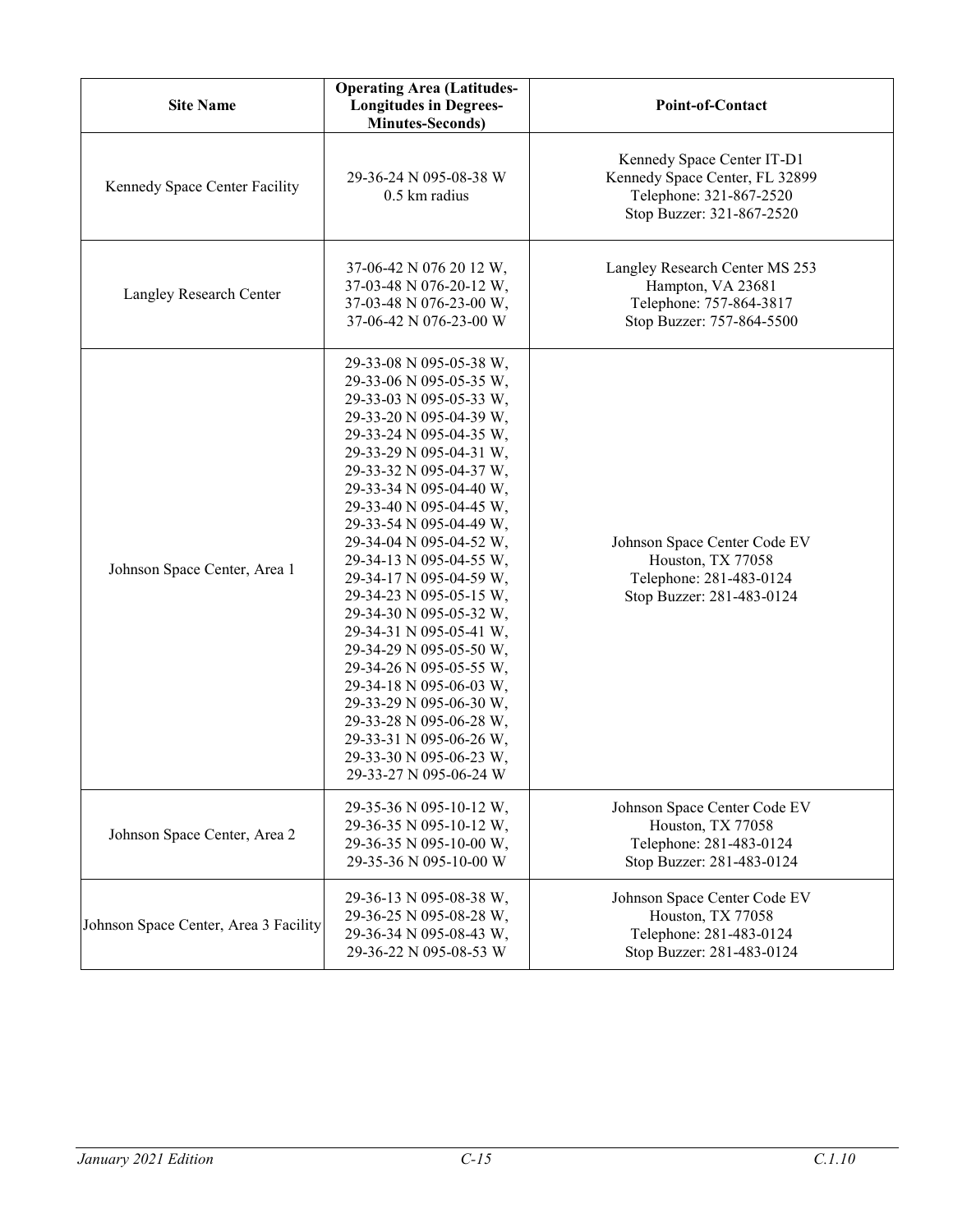| <b>Site Name</b>                            | <b>Operating Area (Latitudes-</b><br><b>Longitudes in Degrees-</b><br><b>Minutes-Seconds)</b>                                                                                                                                                                                                                                                                                                                                                                                                                                                                                                                                                                                                                                                                                                                                                                                                                                                                                                                                                                                                                                                                                                         | Point-of-Contact                                                                                                                                           |
|---------------------------------------------|-------------------------------------------------------------------------------------------------------------------------------------------------------------------------------------------------------------------------------------------------------------------------------------------------------------------------------------------------------------------------------------------------------------------------------------------------------------------------------------------------------------------------------------------------------------------------------------------------------------------------------------------------------------------------------------------------------------------------------------------------------------------------------------------------------------------------------------------------------------------------------------------------------------------------------------------------------------------------------------------------------------------------------------------------------------------------------------------------------------------------------------------------------------------------------------------------------|------------------------------------------------------------------------------------------------------------------------------------------------------------|
| Stennis Space Center                        | 30-25-17 N 089-37-25 W,<br>30-24-16 N 089-39-36 W,<br>30-22-24 N 089-40-14 W,<br>30-20-48 N 089-39-30 W,<br>30-20-11 N 089-37-56 W,<br>30-19-55 N 089-36-52 W,<br>30-20-05 N 089-35-36 W,<br>30-20-48 N 089-34-32 W,<br>30-22-27 N 089-33-60 W,<br>30-24-13 N 089-34-36 W                                                                                                                                                                                                                                                                                                                                                                                                                                                                                                                                                                                                                                                                                                                                                                                                                                                                                                                             | Stennis Space Center<br>Code RA40<br>Stennis Space Center, MS 39259-6000<br>Telephone: 228-688-1492<br>Stop Buzzer: 228-688-1975                           |
| Marshall Space Flight Center,<br>Location 1 | 34-39-51 N 086-40-21 W,<br>34-39-51 N 086-40-21 W,<br>34-39-56 N 086-40-21 W,<br>34-39-56 N 086-40-21 W,<br>34-40-03 N 086-40-20 W,<br>34-40-04 N 086-39-48 W,<br>34-39-53 N 086-39-47 W,<br>34-39-22 N 086-39-49 W,<br>34-39-14 N 086-39-41 W,<br>34-39-02 N 086-39-41 W,<br>34-39-02 N 086-40-02 W,<br>34-38-49 N 086-40-02 W,<br>34-38-49 N 086-39-52 W,<br>34-38-16 N 086-39-53 W,<br>34-38-09 N 086-39-39 W,<br>34-38-09 N 086-39-16 W,<br>34-37-44 N 086-39-16 W,<br>34-37-39 N 086-39-10 W,<br>34-37-36 N 086-39-10 W,<br>34-37-27 N 086-39-17 W,<br>34-37-26 N 086-39-59 W,<br>34-37-27 N 086-39-59 W,<br>34-37-28 N 086-39-59 W,<br>34-37-28 N 086-39-59 W,<br>34-37-28 N 086-39-60 W,<br>34-37-29 N 086-39-60 W,<br>34-37-31 N 086-40-01 W,<br>34-37-31 N 086-40-01 W,<br>34-37-32 N 086-40-02 W,<br>34-37-33 N 086-40-02 W,<br>34-37-34 N 086-40-03 W,<br>34-37-34 N 086-40-03 W,<br>34-37-34 N 086-40-04 W,<br>34-37-35 N 086-40-05 W,<br>34-37-35 N 086-40-06 W,<br>34-37-36 N 086-40-07 W,<br>34-37-39 N 086-40-22 W,<br>34-37-44 N 086-40-31 W,<br>34-37-44 N 086-40-23 W,<br>34-37-57 N 086-40-48 W,<br>34-38-05 N 086-40-48 W,<br>34-38-05 N 086-40-40 W,<br>34-38-31 N 086-40-40 W, | Marshall Space Flight Center<br>Building 4200, Room 510B<br>Marshall Space Flight Center, AL 35812<br>Telephone: 256-544-0130<br>Stop Buzzer: 256-544-1771 |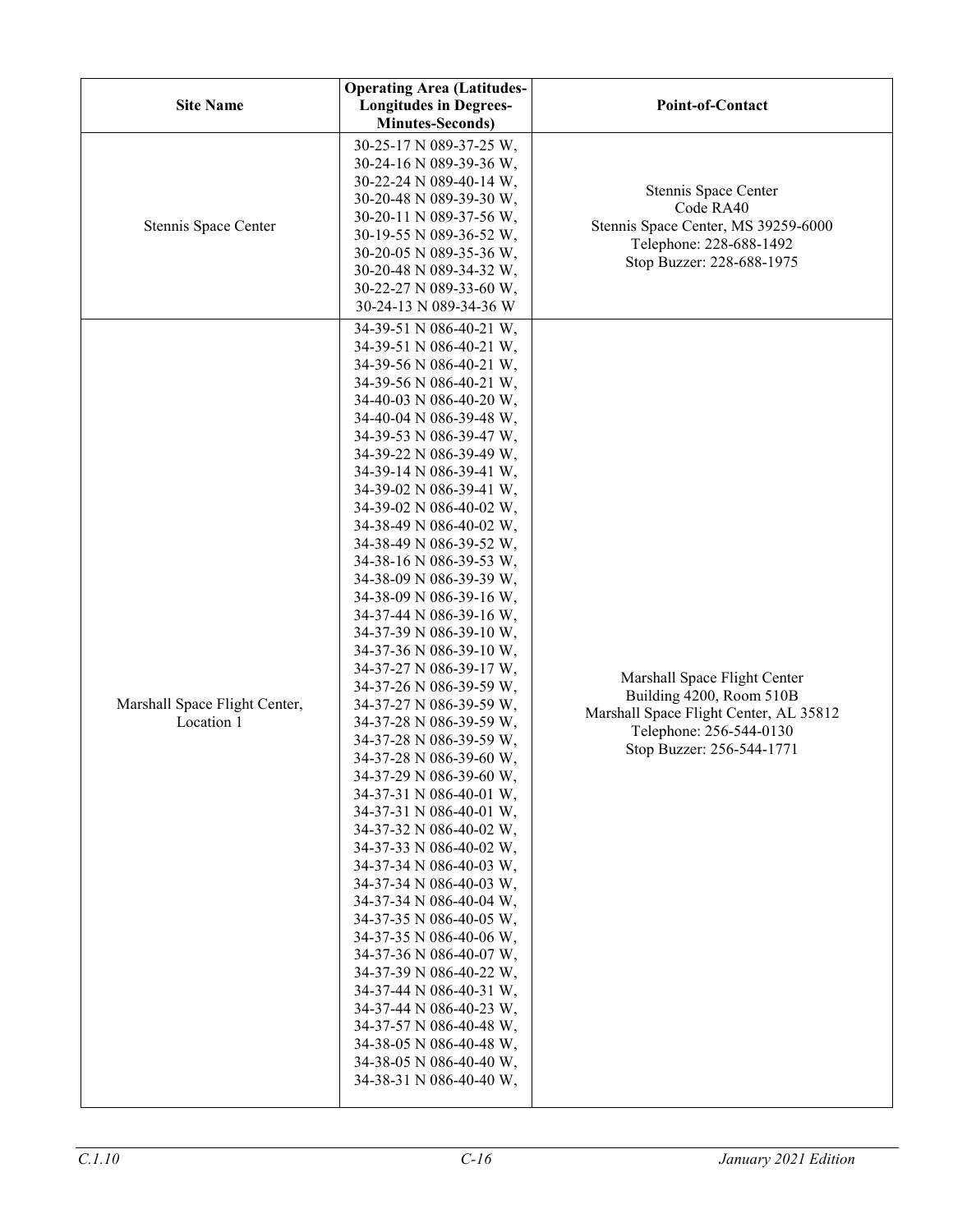| <b>Site Name</b>                            | <b>Operating Area (Latitudes-</b><br><b>Longitudes in Degrees-</b><br><b>Minutes-Seconds)</b>                                                                                                                                                                                                                                                                                                                                                                                                                                                                                                                                                                                                                             | Point-of-Contact                                                                                                                                           |
|---------------------------------------------|---------------------------------------------------------------------------------------------------------------------------------------------------------------------------------------------------------------------------------------------------------------------------------------------------------------------------------------------------------------------------------------------------------------------------------------------------------------------------------------------------------------------------------------------------------------------------------------------------------------------------------------------------------------------------------------------------------------------------|------------------------------------------------------------------------------------------------------------------------------------------------------------|
| Marshall Space Flight Center,<br>Location 1 | 34-38-31 N 086-40-49 W,<br>34-38-31 N 086-40-56 W,<br>34-38-31 N 086-41-03 W,<br>34-38-31 N 086-41-03 W,<br>34-38-31 N 086-41-03 W,<br>34-38-37 N 086-41-03 W,<br>34-38-45 N 086-41-04 W,<br>34-38-44 N 086-41-13 W,<br>34-39-20 N 086-41-15 W,<br>34-39-20 N 086-40-24 W,<br>34-39-20 N 086-40-22 W,<br>34-39-22 N 086-40-22 W,<br>34-39-26 N 086-40-21 W,<br>34-39-26 N 086-40-21 W,<br>34-39-28 N 086-40-21 W,<br>34-39-31 N 086-40-21 W,<br>34-39-31 N 086-40-21 W,<br>34-39-41 N 086-40-21 W,<br>34-39-44 N 086-40-21W                                                                                                                                                                                               | Marshall Space Flight Center<br>Building 4200, Room 510B<br>Marshall Space Flight Center, AL 35812<br>Telephone: 256-544-0130<br>Stop Buzzer: 256-544-1771 |
| Marshall Space Flight Center,<br>Location 2 | 30-00-58 N 089-55-45 W,<br>30-00-58 N 089-55-43 W,<br>30-00-59 N 089-55-42 W,<br>30-00-59 N 089-55-40 W,<br>30-00-59 N 089-55-38 W,<br>30-00-59 N 089-55-37 W,<br>30-00-59 N 089-55-35 W,<br>30-00-59 N 089-55-33 W,<br>30-01-05 N 089-55-30 W,<br>30-01-14 N 089-55-36 W,<br>30-01-23 N 089-55-19 W,<br>30-01-24 N 089-55-17 W,<br>30-01-27 N 089-55-14 W,<br>30-01-28 N 089-55-11 W,<br>30-01-30 N 089-55-09 W,<br>30-01-31 N 089-55-08 W,<br>30-01-31 N 089-55-07 W,<br>30-01-40 N 089-54-58 W,<br>30-01-54 N 089-54-42 W,<br>30-01-02 N 089-55-31 W,<br>30-00-58 N 089-55-33 W,<br>30-00-58 N 089-55-30 W,<br>30-01-00 N 089-55-27 W,<br>30-01-01 N 089-55-28 W,<br>30-01-03 N 089-55-29 W,<br>30-01-02 N 089-55-31 W | Marshall Space Flight Center<br>Bldg. 4200, Room 510B<br>Marshall Space Flight Center, AL 35812<br>Telephone: 256-544-0130<br>Stop Buzzer: 256-544-1771    |
| Wallops Flight Facility, Area 1             | 37-56-50 N 075-29-21 W,<br>37-56-58 N 075-26-49 W,<br>37-55-00 N 075-28-13 W,<br>37-55-23 N 075-29-11 W                                                                                                                                                                                                                                                                                                                                                                                                                                                                                                                                                                                                                   | <b>Wallops Flight Facility</b><br>Code 569<br>Wallops Island, VA 23337<br>Telephone: 757-824-1623<br>Stop Buzzer: 757-824-1623                             |
| Wallops Flight Facility, Area 2             | 37-53-39 N 075-26-17 W,<br>37-52-04 N 075-25-08 W,<br>37-46-19 N 075-32-15 W,<br>37-51-49 N 075-30-57 W                                                                                                                                                                                                                                                                                                                                                                                                                                                                                                                                                                                                                   | <b>Wallops Flight Facility</b><br>Code 569<br>Wallops Island, VA 23337<br>Telephone: 757-824-1623<br>Stop Buzzer: 757-824-1623                             |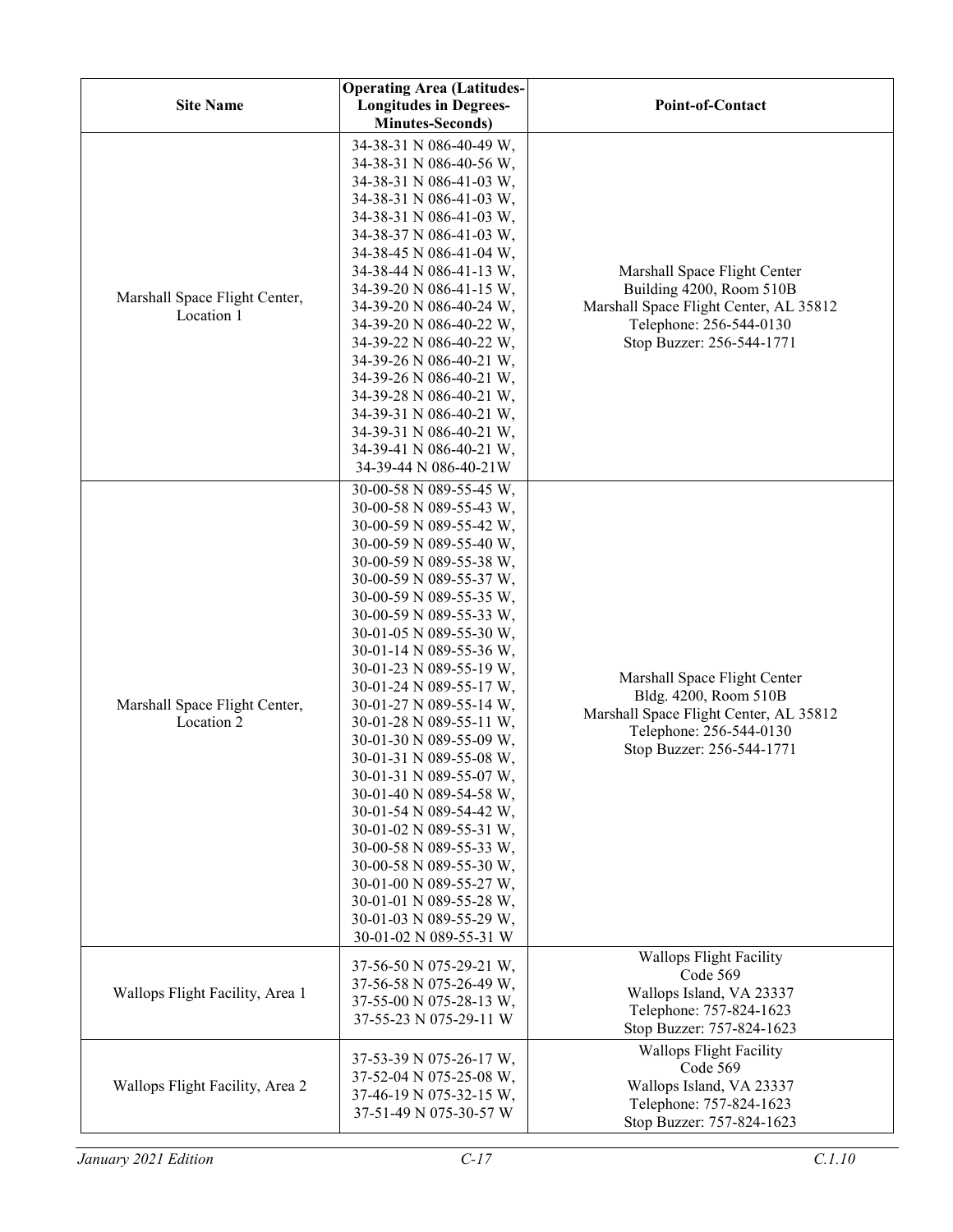| <b>Site Name</b>          | <b>Operating Area (Latitudes-</b><br><b>Longitudes in Degrees-</b><br><b>Minutes-Seconds</b> ) | Point-of-Contact                                                                                                         |
|---------------------------|------------------------------------------------------------------------------------------------|--------------------------------------------------------------------------------------------------------------------------|
| White Sands Test Facility | 32-31-06 N 106-36-02 W<br>$0.5 \text{ km}$ radius                                              | White Sands Test Facility<br>P.O. Box 20<br>Las Cruces, NM 88004<br>Telephone: 505-524-5774<br>Stop Buzzer: 575-524-5556 |

## **C.1.11 National Security Agency**

| <b>Site Name</b>                   | <b>Operating Area (Latitudes-</b><br><b>Longitudes in Degrees-</b><br><b>Minutes-Seconds</b> )     | <b>Point-of-Contact</b>                                                                                                                         |
|------------------------------------|----------------------------------------------------------------------------------------------------|-------------------------------------------------------------------------------------------------------------------------------------------------|
| Spectrum Services (multiple sites) | 39-06-31 N 076-46-11 W<br>$65 \text{ km}$ radius*<br>*Note: maximum transmit<br>power of 10 Watts. | Spectrum Services 9800 Savage Road<br>Suite 6548<br>Ft. George G. Meade, MD 20755-6548 Telephone: 301-<br>688-9200<br>Stop Buzzer: 301-688-9200 |

## **C.1.12 United States Navy**

| <b>Site Name</b>                                                                                    | <b>Operating Area (Latitudes-</b><br><b>Longitudes in Degrees-</b><br><b>Minutes-Seconds)</b>           | <b>Point-of-Contact</b>                                                                                                                                                                                                                                              |
|-----------------------------------------------------------------------------------------------------|---------------------------------------------------------------------------------------------------------|----------------------------------------------------------------------------------------------------------------------------------------------------------------------------------------------------------------------------------------------------------------------|
| Naval Surface Warfare Center<br>Dahlgren Division, Naval Support<br>Activity South Potomac Dahlgren | 38-21-08 N 077-02-51 W,<br>38-21-31 N 077-00-35 W,<br>38-18-02 N 077-03-24 W,<br>38-17-54 N 077-00-33 W | Naval Surface Warfare Center Dahlgren Division<br>(NSWCDD)<br>Naval Support Activity South Potomac<br>Dahlgren, VA 22448<br>Stop Buzzer: 540-653-6187, DSN: 312-249-6187<br>Telephone: 540-653-6919, DSN: 312-249-6919<br>Telephone: 540-653-8021, DSN: 312-249-8021 |
| Naval Surface Warfare Center<br>Dahlgren Division, Panama City                                      | 30-10-32 N 085-45-15 W<br>$0.5 \text{ km}$ radius                                                       | Naval Surface Warfare Center<br>Dahlgren Division<br>Naval Support Activity<br>Panama City, FL 31407-7018<br>Stop Buzzer: 850-235-5372/5114<br>DSN: 436-5372                                                                                                         |
| Naval Surface Warfare Center<br>Carderock Division Acoustic<br>Research Detachment, Bayview<br>ID   | 48-04-04 N 116-32-00 W<br>10 km radius                                                                  | Naval Surface Warfare Center<br>Carderock Division<br>Acoustic Research Detachment<br>33964 N. Main Avenue<br>Bayview, ID 83803-9750<br>Stop Buzzer: 208-683-2321                                                                                                    |
| Naval Underwater Warfare<br>Center, Newport RI                                                      | 41-31-58 N071-18-31 W<br>$0.5 \mathrm{km}$ radius                                                       | Naval Underwater Warfare Center<br>Newport Detachment<br>Newport, RI 02841<br>Stop Buzzer: 860-694-3408<br>DSN: 694-3408                                                                                                                                             |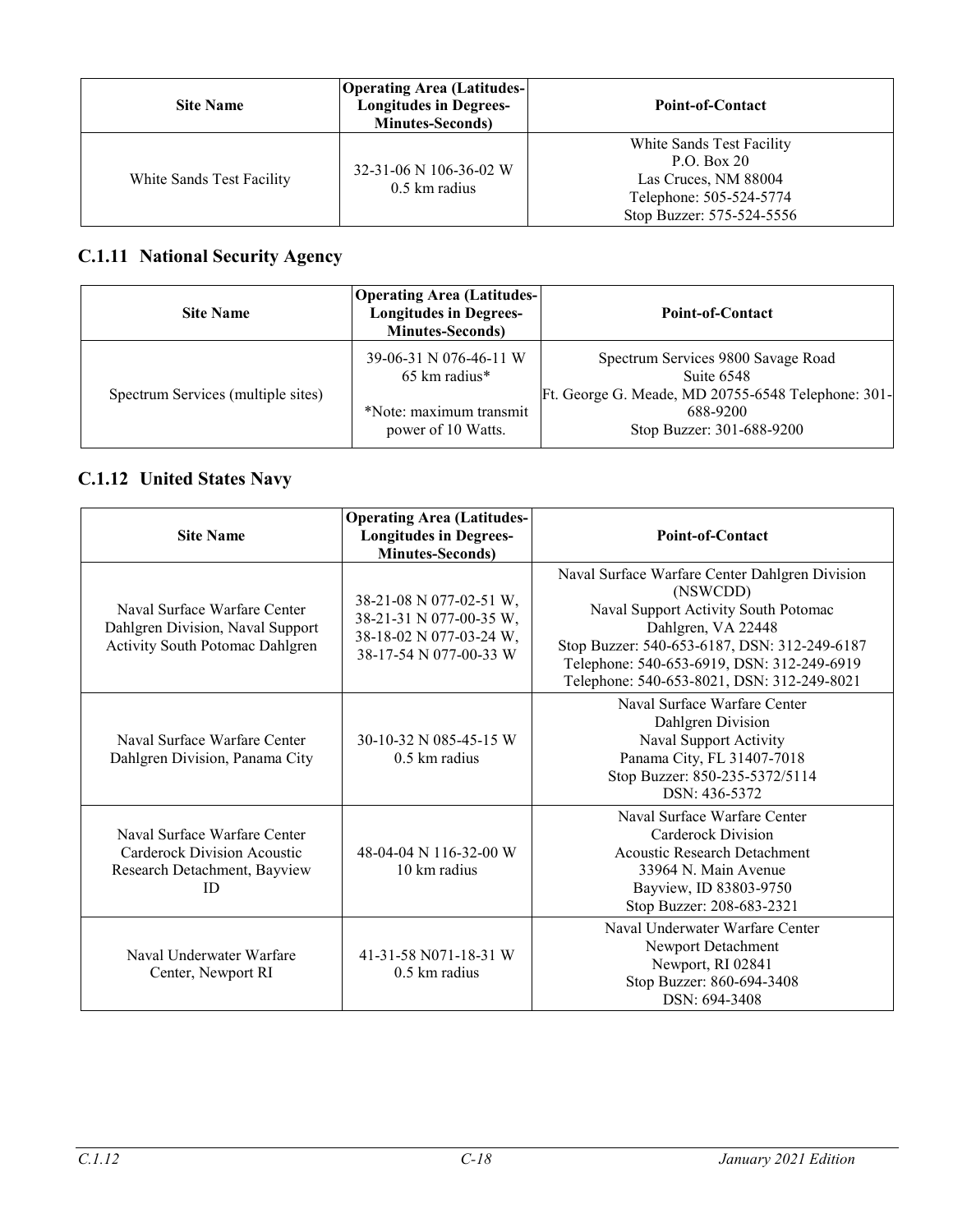| <b>Site Name</b>                                                                                | <b>Operating Area (Latitudes-</b><br><b>Longitudes in Degrees-</b><br><b>Minutes-Seconds)</b>                                                                                                                                                                                                                                    | Point-of-Contact                                                                                                                                                                                                                                                                                                               |
|-------------------------------------------------------------------------------------------------|----------------------------------------------------------------------------------------------------------------------------------------------------------------------------------------------------------------------------------------------------------------------------------------------------------------------------------|--------------------------------------------------------------------------------------------------------------------------------------------------------------------------------------------------------------------------------------------------------------------------------------------------------------------------------|
| Naval Air Warfare Center<br>Weapons Development China<br>Lake, Land Test Ranges                 | 37-12-00 N 117-20-03 W,<br>35-34-00 N 116-23-03 W,<br>35-28-35 N 116-18-48 W,<br>35-18-45 N 116-18-48 W,<br>35-07-00 N 116-34-03 W,<br>35-07-00 N 116-47-48 W,<br>35-08-50 N 116-48-43 W,<br>35-06-30 N 116-58-43 W,<br>34-53-30 N 117-11-53 W,<br>34-50-20 N 117-32-03 W,<br>34-48-30 N 117-32-03 W,<br>34-48-00 N 117-35-03 W, | Naval Air Warfare Center Weapons Development<br>China Lake<br>Land Test Ranges Code 52370MD<br>M/S 3008, 130 Easy Rd<br>China Lake, CA 93555<br>Stop Buzzer: 760-939-6827/6941<br>DSN: 437-6827                                                                                                                                |
| Naval Research Laboratory, Chesapeake<br><b>Bay Detachment</b>                                  | 38-39-15 N 076-32-15 W,<br>38-39-15 N 076-31-37 W,<br>38-39-39 N 076-31-43 W,<br>38-39-39 N 076-32-15 W                                                                                                                                                                                                                          | Naval Research Laboratory Chesapeake Bay Detachment<br>5813 Bayside Road Chesapeake Beach, MD 20732<br>Stop Buzzer: 301-257-4000                                                                                                                                                                                               |
| Space and Naval Warfare Systems<br>Center, Point Loma                                           | 32-40-58 N 117-15-00 W<br>$0.5$ km radius                                                                                                                                                                                                                                                                                        | Space and Naval Warfare Systems Center (Old Name:<br>Naval Ocean Systems Center)<br>53560 Hull Street San Diego, CA 92152<br>Stop Buzzer: 619-221-5252, 619-339-2167<br>Fax: 619-553-5780                                                                                                                                      |
| Naval Research Laboratory, Washington<br>DC                                                     | 38-49-26 N 077-01-21 W<br>2 km radius                                                                                                                                                                                                                                                                                            | Naval Research Laboratory 4555 Overlook Ave. SW<br>Washington, DC 20375<br>Stop Buzzer: 202-767-2443<br>DSN: 297-2443                                                                                                                                                                                                          |
| Naval Air Warfare Center Aircraft<br>Division, Patuxent River, MD                               | 38-17-18 N 076-25-00 W<br>5 km radius                                                                                                                                                                                                                                                                                            | Mid-Atlantic Area Frequency Coordinator Office<br><b>NAVAIRWARCENACDIV</b><br>Code 5.2.2.2, Bldg. 2118<br>230139 Cedar Point Road, Unit 4 Patuxent River. MD<br>20670-1183 Stop Buzzer: 301-342-9549<br>DSN: 342-9549<br>Telephone: 301-342-1194<br>DSN: 342-1194<br>Telephone: 301-342-1532<br>DSN: 324-1532 STU-301-342-1195 |
| Naval Air Warefare Center Aircraft<br>Divisio, Webster Outlying Field (WOLF)<br>St. Inigoes, MD | 38-08-47 N 076-25-41 W<br>4 km radius                                                                                                                                                                                                                                                                                            | Mid-Atlantic Area Frequency Coordinator Office<br><b>NAVAIRWARCENACDIV</b><br>Code 5.2.2.2, Bldg. 2118<br>230139 Cedar Point Road, Unit 4 Patuxent River. MD<br>20670-1183<br>Stop Buzzer: 301-342-9549, DSN: 342-9549<br>301-342-1194, DSN: 342-1194<br>301-342-1532, DSN: 324-1532 STU-301-342-1195<br>Fax: 301-342-1200     |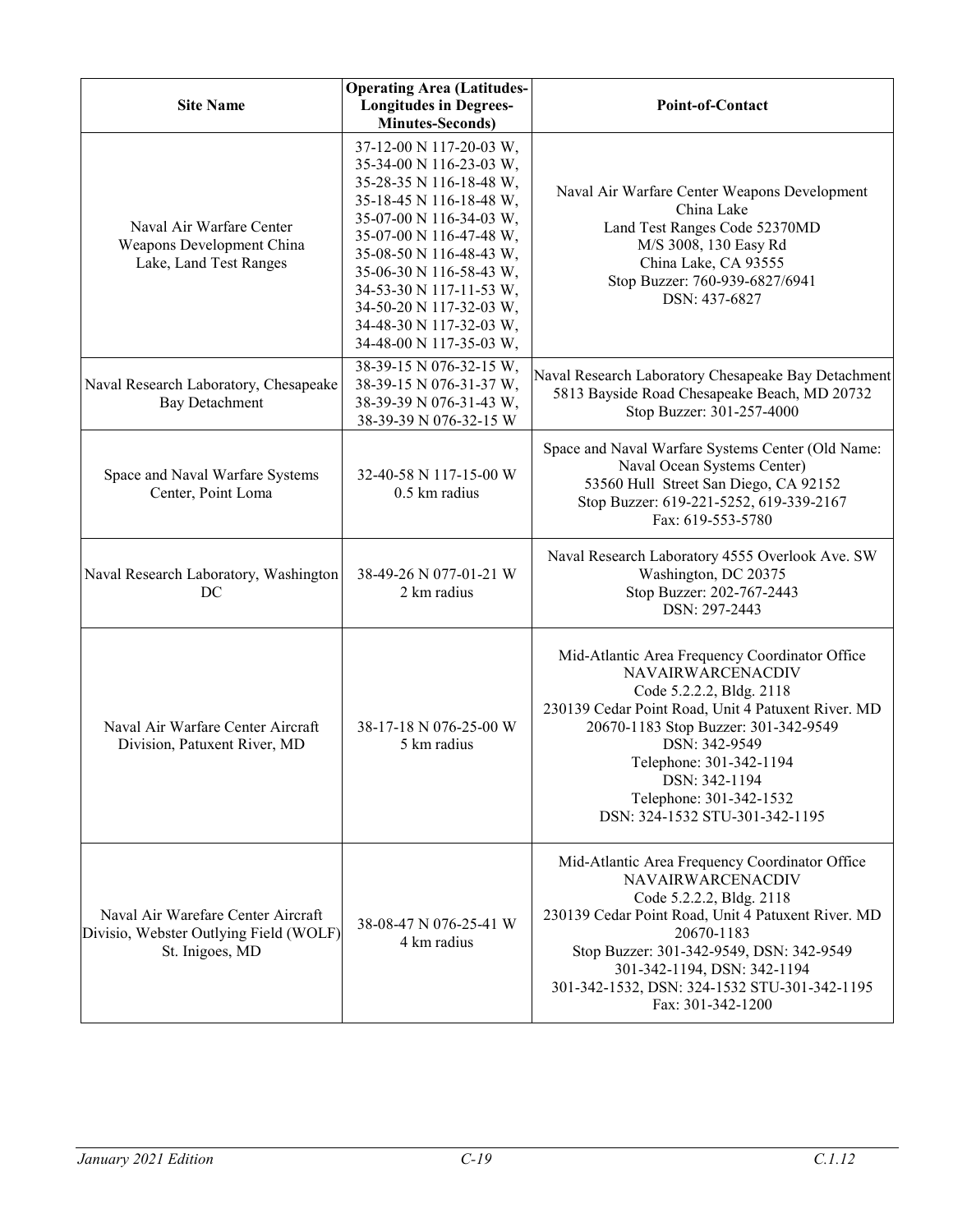| <b>Site Name</b>                                                                                         | <b>Operating Area (Latitudes-</b><br><b>Longitudes in Degrees-</b><br><b>Minutes-Seconds)</b>                                     | <b>Point-of-Contact</b>                                                                                                                                                                                              |
|----------------------------------------------------------------------------------------------------------|-----------------------------------------------------------------------------------------------------------------------------------|----------------------------------------------------------------------------------------------------------------------------------------------------------------------------------------------------------------------|
| Naval Air Warfare Center Weapons<br>Divison, Land Test Ranges, China Lake,<br><b>CA</b>                  | 35-39-19 N 117-39-25 W<br>5 km radius                                                                                             | Naval Air Warfare Center Weapons Development China<br>Lake Land Test Ranges Code<br>52370MD<br>M/S 3008, 130 Easy Rd<br>China Lake, CA 93555<br>Stop Buzzer: 760-939-6827/6941 DSN: 437-6827                         |
| Naval Air WarFare Center Weapons<br>Division, Sea test Range Point Mugu,<br><b>CA</b>                    | 34-06-49 N 119-06-55 W<br>5 km radius                                                                                             | Naval Air Warfare Center Weapons Development Sea<br>Test Range Code 52370ME<br>Bldg 53A<br>Point Mugu, CA 93042<br>Stop Buzzer: 805-989-7865/7983/1003<br>DSN: 351-7865/7983                                         |
| Midway Research Center, Stafford VA                                                                      | 38-29-52 N 077-22-21 W<br>0.61 km radius                                                                                          | Midway Research Center 635 Telegraph Rd<br>Stafford, VA 22554<br>Stop Buzzer: 703-551-1905                                                                                                                           |
| Naval Surface Warfare Center Carderock<br>Division, West Bethesda MD                                     | 38-58-07 N 077-12-02 W<br>1 km radius                                                                                             | Naval Surface Warfare Center Carderock Division<br>9500 MacArthur Blvd West Bethesda, MD 20817 Stop<br>Buzzer: 301-227-1515                                                                                          |
| Naval Surface Warfare Center Ships<br>Systems Engineering Station,<br>Philadelphia Naval Business Center | 39-53-09 N 075-11-07 W<br>1 km radius                                                                                             | Naval Surface Warfare Center Ship Systems<br><b>Engineering Station Carderock Division</b><br>Philadelphia Naval Business Center 5001 South Broad<br>St.<br>Philadelphia, PA 19112-1403<br>Stop Buzzer: 215-897-7005 |
| Naval Surface Warfare Center South<br>Florida Testing Facility, Dania Beach FL                           | 26-05-32 N 080-06-34 W<br>1 km radius                                                                                             | Naval Surface Warfare Center South Florida Testing<br>Facility Carderock Division<br>91 North Beach Rd.<br>Dania Beach, FL 33004-3035<br>Stop Buzzer: 954-926-4032                                                   |
| Naval Surface Warfare Center- Crane<br>Division, Crane IN                                                | 38-52-05 N 086-49-34 W<br>4 km radius                                                                                             | Naval Surface Warfare Center - Crane Division NSA<br>Crane Naval Base<br>300 Highway 361<br>Crane Indiana, 47522<br>Telephone: 812-854-2391<br>DSN: 482-2391                                                         |
| Naval Surface Warfare Center- Crane<br>Division, Sullivan IN                                             | 39-07-16 N 087-21-35 W<br>$0.550$ km radius                                                                                       | Naval Surface Warfare Center - Crane Division Lake<br>Glendora Test Facility<br>2588 E CR 300 N<br>Sullivan Indiana, 47882<br>Telephone: 812-268-5992 ext. 228/225<br>Fax: 812-268-6794                              |
| R-6611A Dahlgren Complex, VA                                                                             | 38-21-30 N 077-01-14 W<br>38-17-30 N 076-55-59 W,<br>38-15-45 N 076-51-59 W,<br>38-13-00 N 076-54-34 W,<br>38-19-15 N 077-01-59 W | Mike Shea: michael.shea2@navy.mil Telephone:<br>540-653-6187<br>Rufino Adorno-Avila: rufino.adorno-avila@navy.mil<br>Telephone: 540-653-6919<br>Margaret Neel: margaret.neel@navy.mil Telephone:<br>540-653-8021     |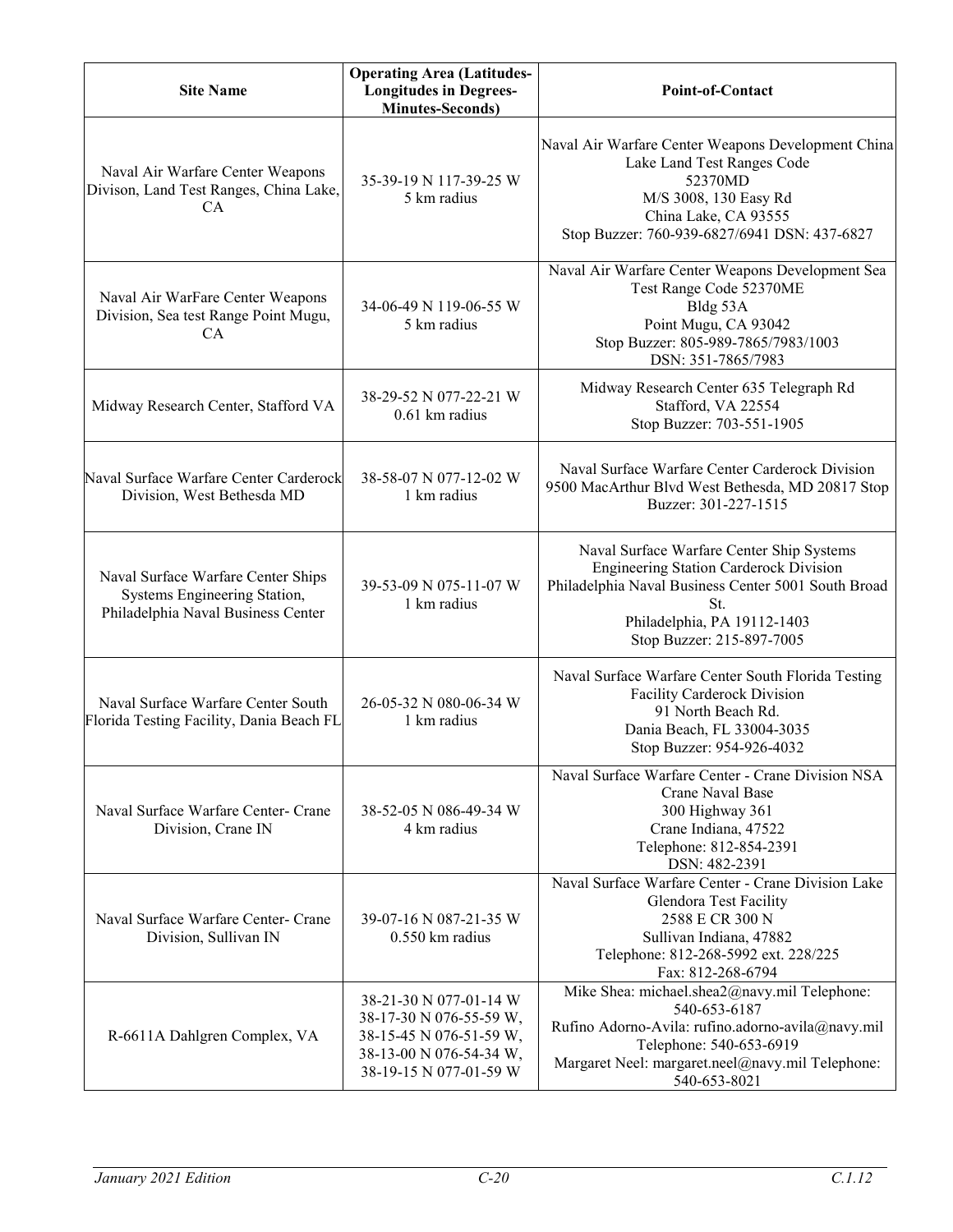| <b>Site Name</b>                                                                                                                   | <b>Operating Area (Latitudes-</b><br><b>Longitudes in Degrees-</b><br><b>Minutes-Seconds)</b>                                                                                                                                                  | <b>Point-of-Contact</b>                                                                                                                                                                                                     |
|------------------------------------------------------------------------------------------------------------------------------------|------------------------------------------------------------------------------------------------------------------------------------------------------------------------------------------------------------------------------------------------|-----------------------------------------------------------------------------------------------------------------------------------------------------------------------------------------------------------------------------|
| R-6612 Dahlgren Complex, VA                                                                                                        | 38-17-59 N 077-02-14 W<br>2.13 km radius, and<br>38-18-23 N 077-02-56 W<br>2.13 km radius                                                                                                                                                      | Mike Shea: michael.shea2@navy.mil<br>Telephone: 540-653-6187<br>Rufino Adorno-Avila: rufino.adorno-avila@navy.mil<br>Telephone: 540-653-6919<br>Margaret Neel: margaret.neel@navy.mil Telephone:<br>Telephone: 540-653-8021 |
| R-6613A Dahlgren Complex, VA                                                                                                       | 38-15-45 N 076-51-59 W,<br>38-13-30 N 076-46-34 W,<br>38-10-00 N 076-49-59 W,<br>38-13-00 N 076-54-34 W                                                                                                                                        | Mike Shea: michael.shea2@navy.mil<br>Telephone: 540-653-6187<br>Rufino Adorno-Avila: rufino.adorno-avila@navy.mil<br>Telephone: 540-653-6919<br>Margaret Neel: margaret.neel@navy.mil<br>Telephone: 540-653-8021            |
| Naval Surface Warfare Center<br>Carderock Division Acoustic<br>Southeast Alaska Acoustic,<br>Measurement Facility,<br>Ketchikan AK | 55-32-00 N 131-43-00 W<br>15 km radius                                                                                                                                                                                                         | Naval Surface Warfare Center<br>Carderock Division<br>Southeast Alaska Acoustic<br><b>Measurement Facility</b><br>1 Back Island<br>Ketchikan, AK 99901-5637<br>Stop Buzzer: 907-247-6289                                    |
| Pacific Missile Range Facility,<br>Kauai HI                                                                                        | 22-02-00 N 159-47-00 W,<br>23-47-00 N 158-15-00 W,<br>25-41-00 N 161-36-00 W,<br>23-57-00 N 160-41-00 W,<br>22-56-00 N 161-49-00 W,<br>22-45-00 N 161-25-00 W,<br>22-05-00 N 161-35-00 W,<br>21-33-00 N 159-33-00 W,<br>22-00-00 N 160-21-00 W | Pacific Missile Range Facility<br>Hawaiian Area<br>Kekaha, Kauai, HI 96752<br>Stop Buzzer: 808-335-4343<br>DSN: 315-421-6343                                                                                                |
| Jamesburg California                                                                                                               | 36-24-09 N 121-38-48 W<br>.5 km radius                                                                                                                                                                                                         | Naval Research Lab<br>635 Telegraph Road<br>Stafford, VA 22554<br>Stop Buzzer: 703-551-1905                                                                                                                                 |

## **C.1.13 Department of Transportation**

| <b>Site Name</b>                                                         | <b>Operating Area (Latitudes-</b><br><b>Longitudes in Degrees-</b><br><b>Minutes-Seconds)</b>           | <b>Point-of-Contact</b>                                                                                                                                                     |
|--------------------------------------------------------------------------|---------------------------------------------------------------------------------------------------------|-----------------------------------------------------------------------------------------------------------------------------------------------------------------------------|
| Volpe National Transportation<br><b>Systems Center</b>                   | 42-21-52 N 071-05-13 W<br>$0.25$ km radius                                                              | Kendall Square<br>Cambridge, MA 02142<br>Attention: RTV-71<br>Stop Buzzer: 617-494-2000                                                                                     |
| <b>Transportation Technology Center</b><br>Frequency Coordination Office | 38-21-52 N 104-28-10 W,<br>38-21-51 N 104-11-15 W,<br>38-30-20 N 104-11-05 W,<br>38-30-23 N 104-28-05 W | <b>Transportation Technology Center</b><br>AAR Frequency Coordination Office<br>55500 DOT Rd.<br>Pueblo, CO 81001<br>Telephone: 719-584-0578<br>Email: coordination@aar.com |